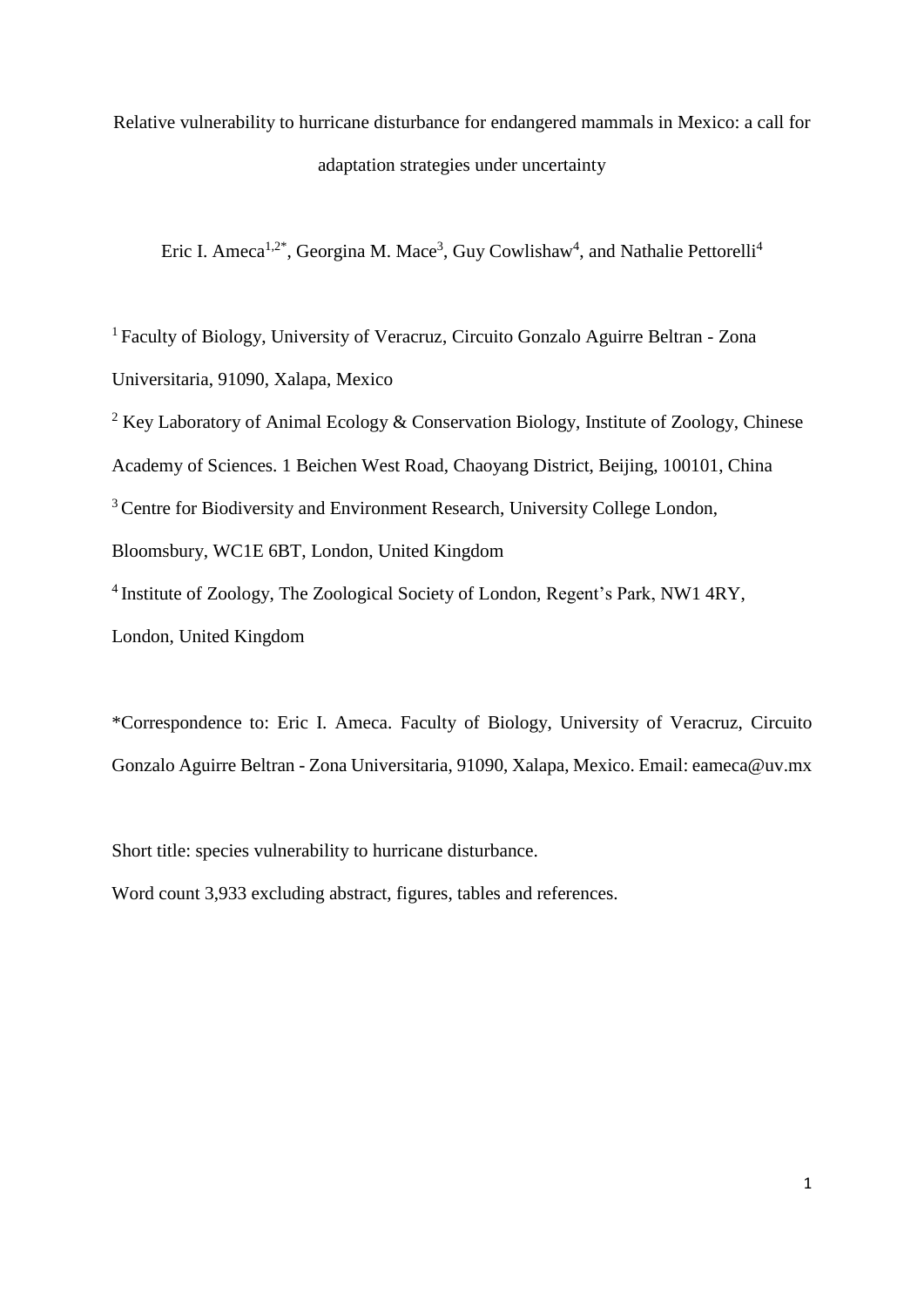### **Abstract:**

Most climate change vulnerability assessments of species focus on characterizing the degree to which species are likely to be affected by changes in mean climatic conditions. Yet, there has been little progress in the explicit assessment of species vulnerability to extreme climatic events (ECEs) which have the potential to cause substantial environmental disturbance and potentially catastrophic declines of wildlife populations. Using a trait-based approach, we assessed the relative vulnerability of populations of wild animal species to hurricanes, focusing on 25 terrestrial mammals at high risk of extinction in Mexico. Our assessment uses biological traits associated with heightened sensitivity (low vagility and territoriality) and low adaptive capacity (restricted diet and habitat specialization) in relation to their predicted exposure to hurricanes, based on records of occurrence of hurricanes in their geographical range over the past 45 years. We found that territoriality was present in most of the species assessed ( $n = 20$ ) followed by habitat specialization ( $n = 6$ ), low vagility ( $n = 6$ ) and diet specialization ( $n = 3$ ). Two subspecies of spider monkeys (*Ateles geoffroyi vellerosus* and *A. g. yucatanensis*), two howler monkeys (*Alouatta pigra* and *Alouatta palliata mexicana*) and the silky anteater (*Cyclopes didactylus*) all emerged from this assessment as highly-vulnerable to population declines from exposure to hurricanes. In the absence of any robust predictive framework for assessing risk to species from ECEs we suggest that the integration of data on hurricane exposure and species' intrinsic biology, as presented here, represents a coherent and informative basis for risk evaluation and the design of possible mitigation strategies.

**Keywords:** Hurricane disturbance, Mammals, Population decline, Species traits, Vulnerability assessment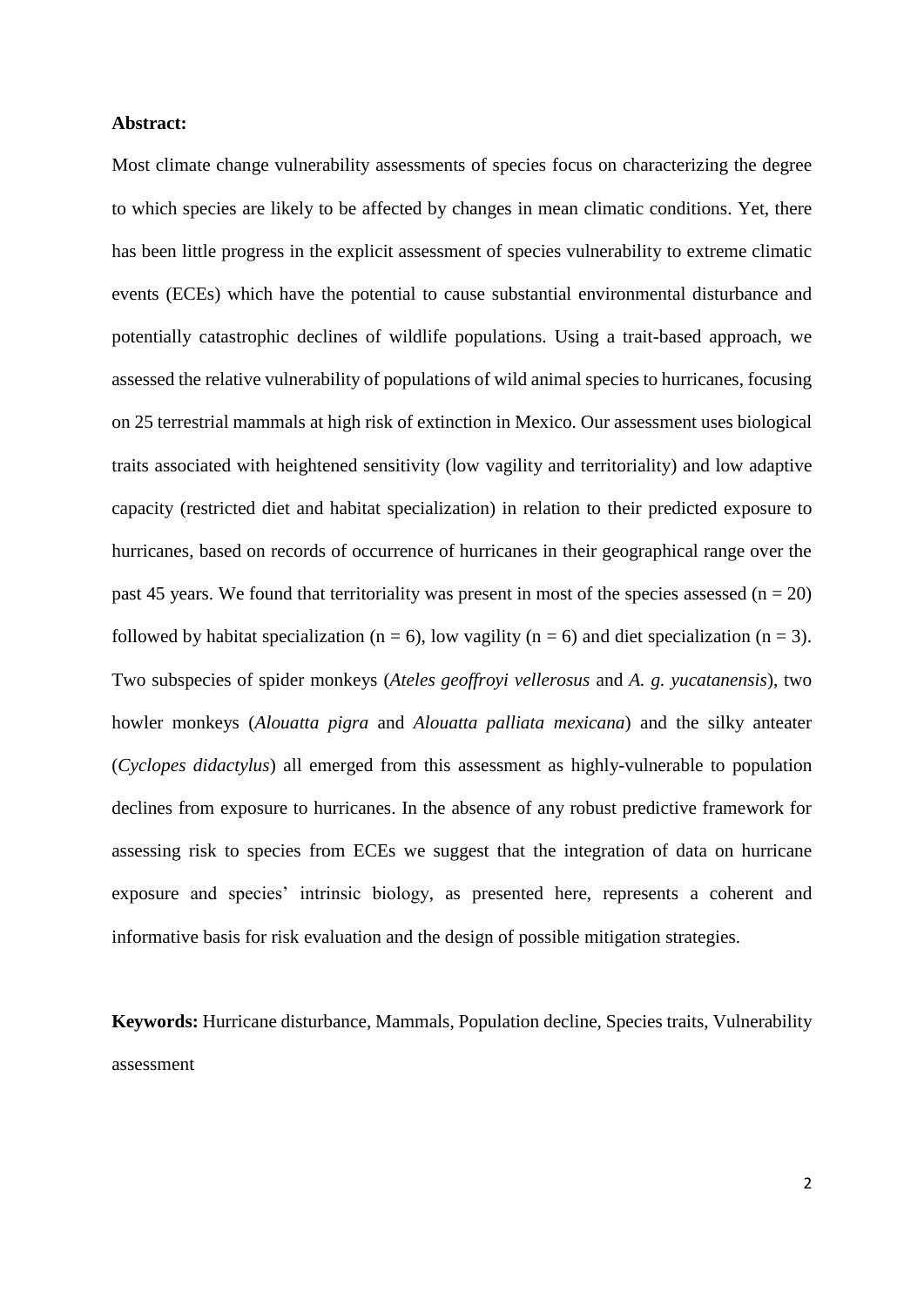### **Introduction**

A critical task for conservationists is the identification of sources of threat to wildlife populations, species, and ecosystems, and the development of comprehensive strategies to minimize irreversible losses while balancing the needs of people (Hooper *et al.,* 2012; Seddon *et al.,* 2014; Perring *et al.,* 2015). As a result of past and current rates of human appropriation of natural capital (Cardinale *et al.,* 2012; Newbold *et al.,* 2015), most conservation efforts focus on threats of direct anthropogenic origin such as urbanization, deforestation, and wildlife trade (Ceballos *et al.,* 2017). By contrast, less attention has been given to threats of indirect anthropogenic origin, such as those associated with climate change and in particular, the shortterm impacts of extreme climatic events (ECEs). In the past decade, however, a growing body of studies suggest that ECEs such as cold waves, droughts, floods, heat waves, and hurricanes are becoming major forces contributing to biodiversity loss and change (Alcamo *et al.,* 2012; Wang *et al.,* 2015; Clark *et al.,* 2016).

The consequences of ECEs on wildlife populations are difficult to observe and document (Fey *et al.,* 2015) yet mitigating actions need to be designed and implemented. Geospatial information about recent ECEs is growing and can be used for the identification of areas and species most likely to be affected (Ameca y Juárez & Jiang, 2016; Lee *et al.,* 2017). For recently exposed and intrinsically susceptible species, pre-existing or novel environmental stressors can lead to serious population declines (Craig *et al.,* 1994; Munson *et al.,* 2008). Early identification of species' vulnerability from recent ECEs can enable managers to incorporate this information in existing action plans addressing short-term threats to populations' survival, and identify options for reducing the vulnerability over longer timeframes.

One analytical framework gaining support in biodiversity conservation and management is the climate change vulnerability assessment (CCVA). CCVAs were initially developed to safeguard human societies (e.g., Füssel & Klein, 2006). In the conservation planning and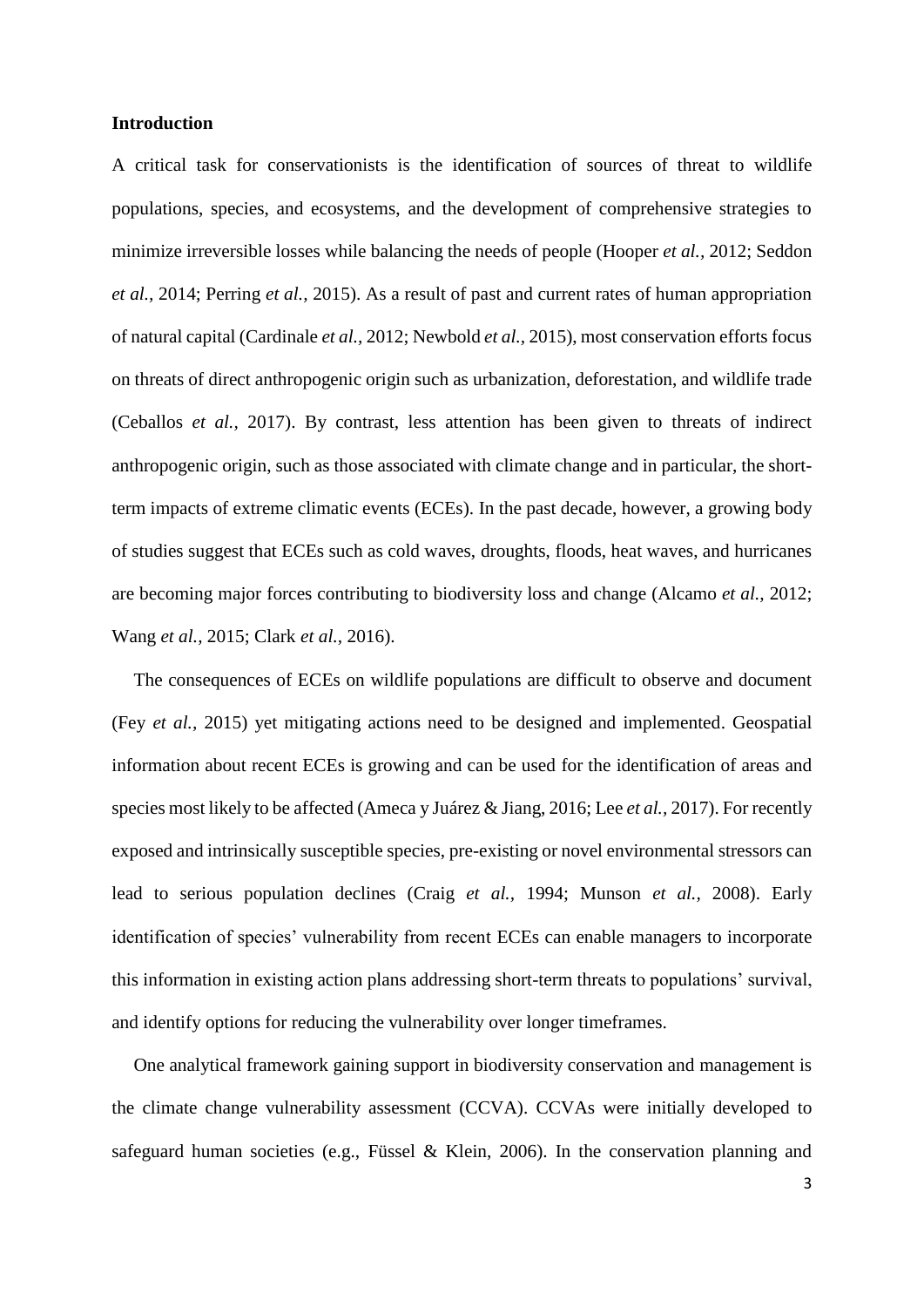management of species, CCVAs broadly assess species' vulnerability as function of exposure, sensitivity, and adaptive capacity. Exposure describes the nature, magnitude and rate of climatic (e.g., precipitation) and associated environmental changes (e.g., drought frequency) experienced by populations of a species (Dawson *et al.,* 2011; Foden & Young, 2016). Sensitivity and adaptive capacity are expected to be shaped by species' intrinsic biological characteristics and the plasticity of such responses to new climate and environmental pressures (Dawson *et al.,* 2011; Nicotra *et al.,* 2015). In the analysis of these three elements, CCVAs can adopt correlative, mechanistic, and trait-based modelling approaches (Foden & Young, 2016). Given the stochastic nature of ECEs, predicting their intensity and distribution remains challenging (Seneviratne *et al.,* 2012). In this study, we adopted a trait-based approach focusing on species' sensitivity and adaptability, integrated with recent past exposure to hurricanes.

Standing out as the fourth ranked nation in terms of overall species richness and native mammalian fauna, Mexico hosts more than 10% of the world's biodiversity (Sarukhán *et al.,* 2014). At the same time, Mexico is recurrently impacted by ECEs, with hurricanes regularly occurring but expected to become more intense in coming decades (Bruyère *et al.,* 2017). While species historically exposed to hurricanes may be well adapted to cope with this environmental disturbance (Pascarella *et al.,* 2004; Cole *et al.,* 2014), increased exposure (rates or intensity) might surpass adaptability or the capacity to recover through e.g. high reproductive output. Even high reproductive rates do not prevent animals from experiencing large declines (Cuarón *et al.,* 2008; Ramírez‐Barajas *et al.,* 2012). Investigating traits associated with heightened sensitivity and limited adaptive capacity to short-term hurricanes disturbance can help us to identify those species most likely to experience potentially large declines in the short-term as ECEs become more frequent and/or intense. In turn, context-specific management can be implemented to enhance the coping strategies of the most vulnerable species, particularly of those that are already at high risk of extinction due to human activities.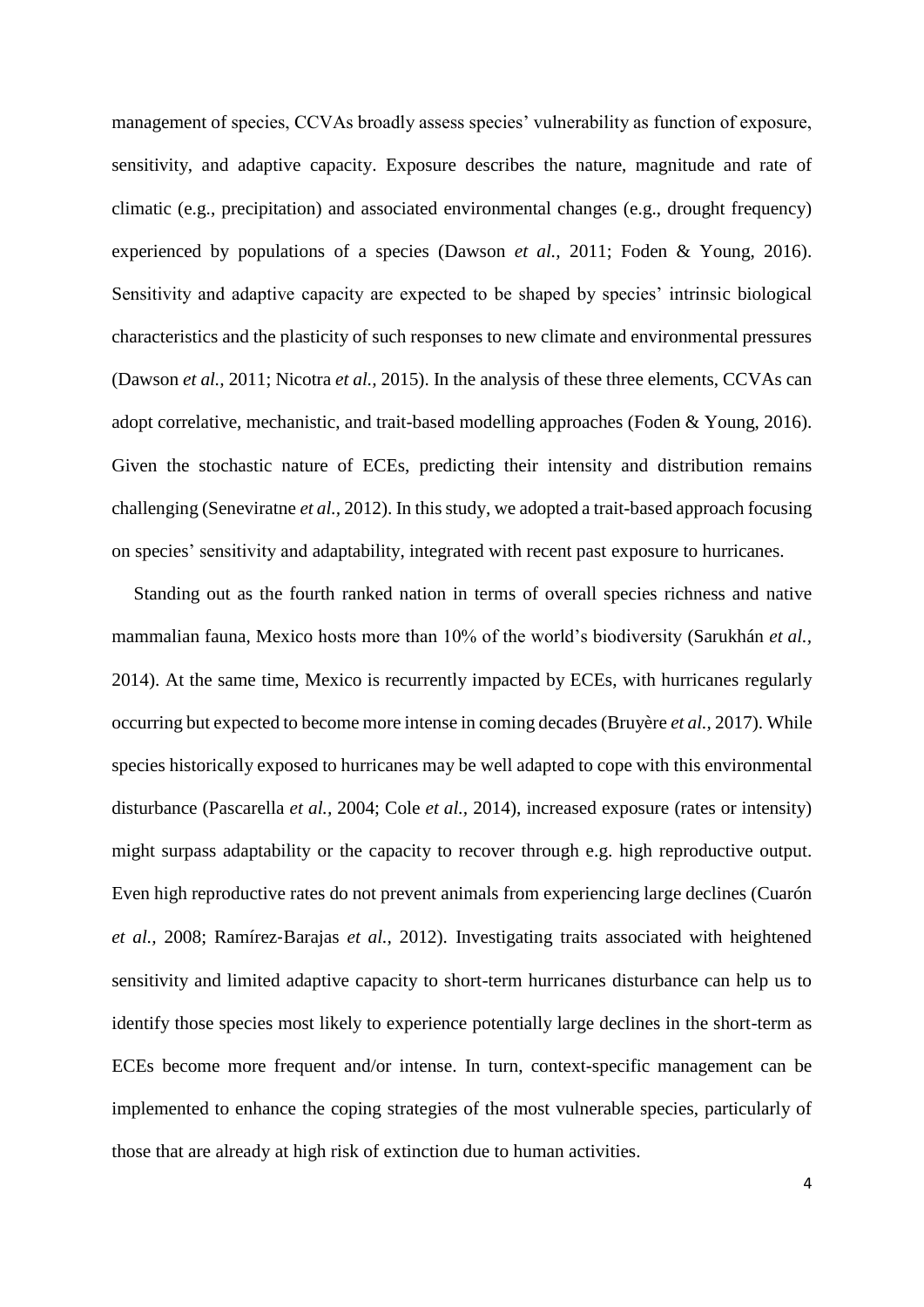In this study, ECE vulnerability to population declines is assessed for 25 species and subspecies of terrestrial mammals within the Mexican territory (for simplicity, hereafter referred to as "species"). As observed changes in severe weather across Mexico may indicate even worse events to come (ANVCC 2017), it is imperative to learn about the potential vulnerability of resident biota to these phenomena, and move forward to prioritise limited resources to protect them. In this regard, the Mexican government strive to support the consolidation of tools and data with the aim of identifying species and areas most vulnerable to effects derived from climatic impacts (INECC 2014) and inform adaptation and mitigation strategies (CONABIO 2016; CONANP 2015). Hence, while we focus on endangered mammal species and on one type of ECE, this study illustrates how such identification processes may be conducted, and provides several alternatives to enhance the resilience of affected habitats that may benefit multiple species in the face of rapidly evolving environmental pressures.

#### **Materials and Methods**

#### Species data

25 terrestrial mammal species representing 9 taxonomic Orders (Carnivora, Cetartiodactyla, Cingulata, Didelphimorphia, Lagomorpha, Perissodactyla, Pilosa, Primates, and Rodentia) were selected. These species cover an array of different life-styles, ecologies, and habitat preferences while being categorized as "in danger of extinction" by the Mexican Official Norm for Environmental Protection of Wildlife (Semarnat 2010). The category includes species whose range or total population size within Mexico have fallen dramatically, threatening their biological viability as a result of diseases, overexploitation and drastic modification of their habitat. Terrestrial mammals were chosen because compared to marine or volant mammals they are expected to find it more difficult to avoid direct impacts from hurricane effects by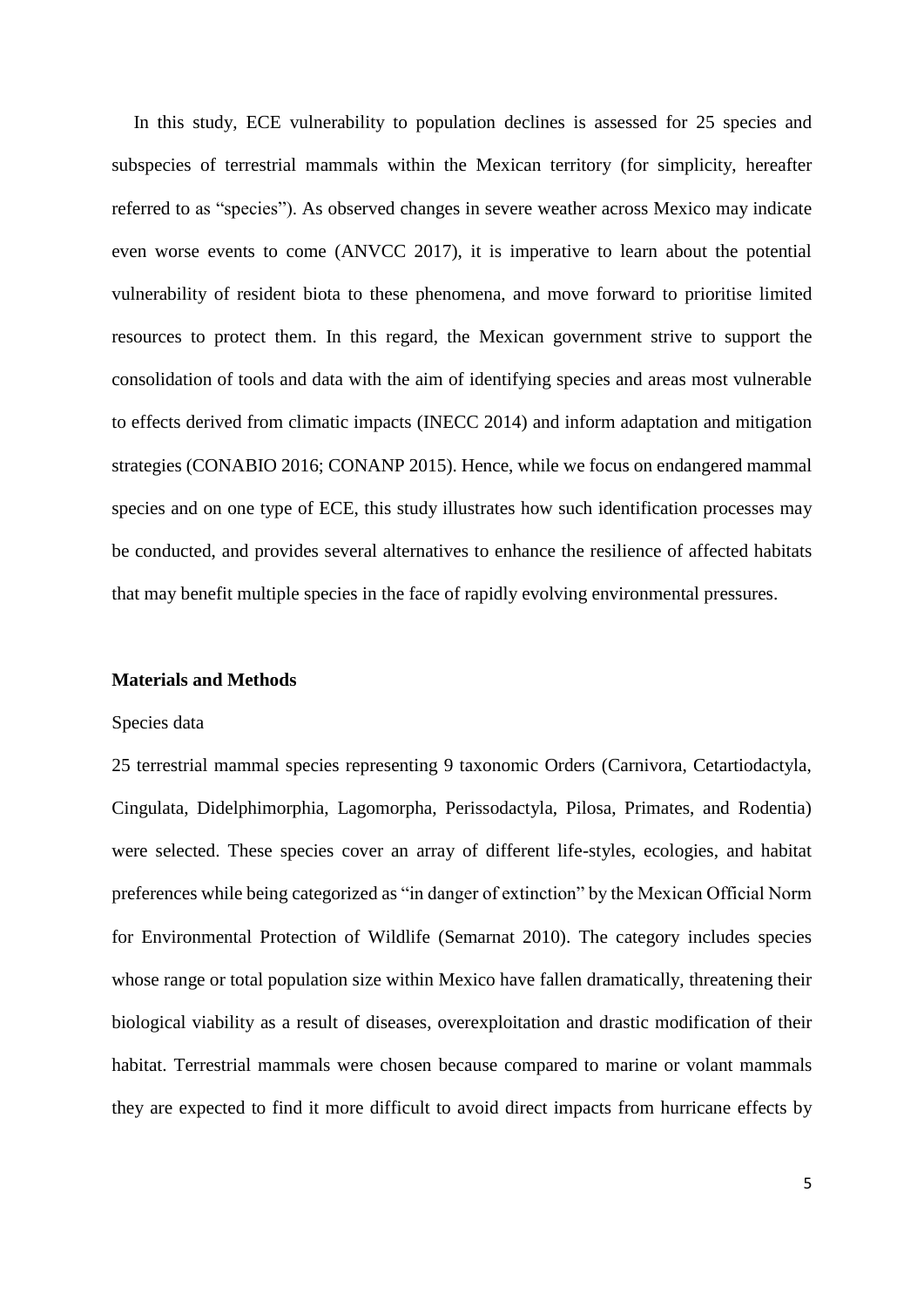rapidly leaving the affected area (Ameca y Juárez *et al.,* 2013), and represent a high priority group for conservation in Mexico (Vázquez *et al.,* 2009; Urquiza-Haas *et al.,* 2011).

The IUCN Red List assessment process provides detailed information regarding the taxonomy, ecology, causes of endangerment, and geographic distribution of species (IUCN 2017a). The latter element is generated using bounding polygons associated with different certainty of a species' presence in an area as follows: "extant", "possible extant", "possibly extinct", "extinct", and "presence uncertain" (IUCN 2017b). In this regard, "extant" range polygons falling within Mexico in the original geospatial dataset (IUCN 2017a, Accessed November 2017) were clipped using spatial analysis tools in ArcGIS (ESRI 2011 Version 10.0) for further analysis. The "extant" code identifies areas where species are known or very likely to occur based on current and recent records and where suitable habitat at appropriate altitudes remains (hereafter refer to as current distribution). The choice of these polygons rather than the entire species range helps to reduce the risk of overestimating exposure while attempting to capture areas where populations are most likely to occur.

Based on expectations from ecological and extinction risk theory, we investigated species traits that have been associated with heightened sensitivity and low adaptive capacity to climate change impacts and identified those that could also be relevant to our vulnerability assessment. Accordingly, we reviewed the trait categorization compiled by the IUCN-SSC Guidelines for Assessing Species Vulnerability to Climate Change (Foden & Young, 2016) as well as recently published CCVAs using trait-based approaches (e.g, Graham *et al.,* 2011; Foden *et al.,* 2013, Garnett *et al.*, 2013). The review resulted in two traits indicative of "heightened sensitivity" (low vagility and territoriality), and two related to "low adaptability" (habitat and diet specialization) (Table 1). We set binary thresholds associated with presence or absence of a given trait by referring to widely accepted categorizations used in CCVAs for these traits (see Supporting Information Table S1). Trait data were then extracted from the peer-reviewed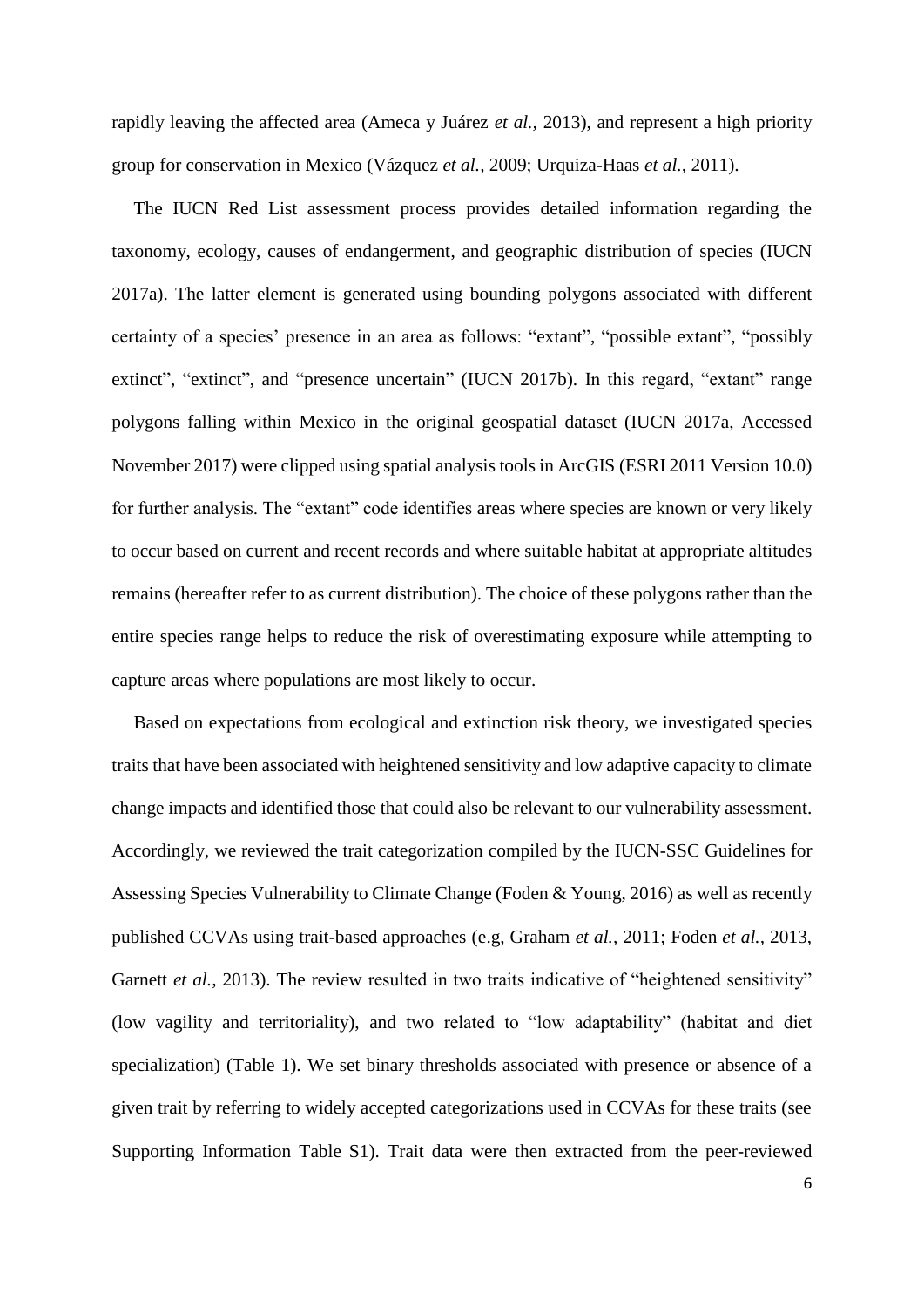scientific literature, field guides, authoritative accounts of the natural history and ecology of mammals in the region (*Handbook of Mammals of Mexico*) and the species' technical reports from the Mexican Commission for the Knowledge and Use of Biodiversity assembled by expert assessors (Supporting Information Table S2).

Hurricane data and quantification of species exposure

Available geospatial data on hurricanes impacting the Mexican land area (period 1970 - 2014) were extracted as shapefiles from the joint database DEWA/GRID-Geneva of the United Nations Environment Programme (UNEP 2005). We defined hurricane exposure as any overlap between areas affected by one or more hurricanes and the species "extant" distribution. Thus in this first stage, the geographic distributions of areas affected by hurricanes were overlaid with the species' extant distributions one at the time, and the extent of coverage, expressed as a percentage, determined. In the second stage, indicators of "significant" and "high" hurricane exposure were defined as overlaps between one or more hurricanes and species' extant ranges of  $>$  25%  $<$  75% and  $>$  75% respectively, during the 45-year time period (See Table 1).

#### Vulnerability assessment

The vulnerability assessment to hurricane impacts (Figure 1) is based on a published conceptual framework for assessing population declines from extreme natural events (Ameca y Juárez *et al.,* 2012). Species that were significantly or highly exposed to hurricanes were initially grouped in a vulnerability rank coded as follows: "0" Low Vulnerability; "1" Medium Vulnerability; "2" High Vulnerability. Referring to Figure 1, a species possessing up to two traits indicative of heightened sensitivity (S) and up to two traits of low-adaptability (LA), indicated as "Yes  $> 0$ ", will be considered as being associated with a low level of vulnerability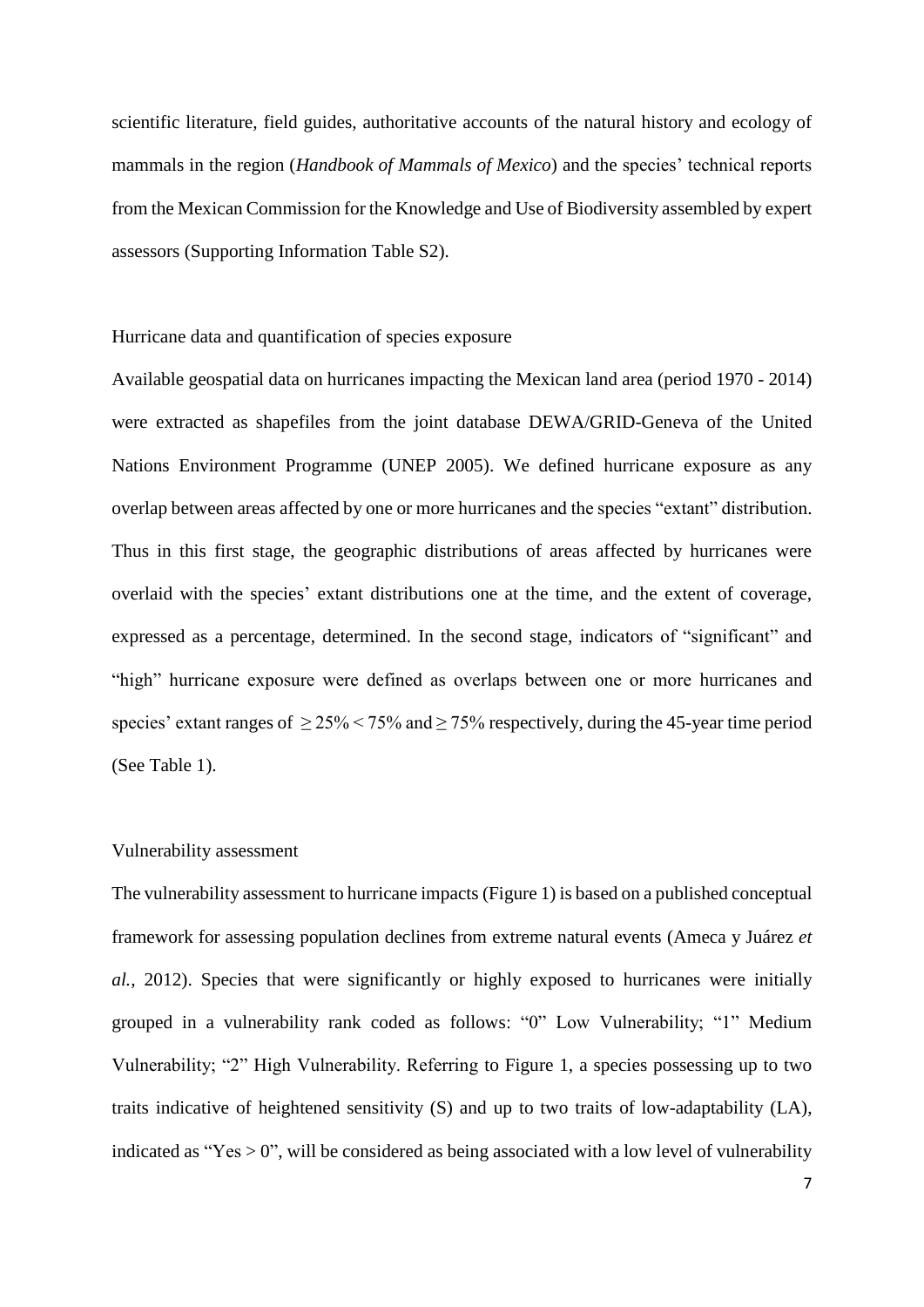provided that exposure (E) is either non-significant or entirely absent (Figure 1, case i). For a species which is significantly exposed, indicated as " $E \ge 25\%$ ", and lacks the traits indicative of sensitivity and low adaptability the level of vulnerability is also considered low (case i). However, if an exposed species has up to two traits indicative of sensitivity (case ii) "or" lowadaptability (case iii), then it will be considered as medium vulnerability. Finally, when an exposed species exhibits up to two traits indicative of sensitivity "and" up to two traits shaping low adaptability then it will be considered as highly vulnerable (case iv).

In the assessment, the percentage of a species range impacted by hurricanes was used to determine its ranking position within a vulnerability class (low, medium, high). In this regard, intrinsically susceptible species whose extant distribution overlaps most with hurricanes are expected to rank at the top of a vulnerability class. As a result, for sensitive species and those unable to adapt, it is possible to differentiate those who have minimal exposure (scenarios similar to case i) from those that exhibit higher levels of exposure (scenarios similar to case iv).

Lack of data and/or weak support about the role that a species trait may play under specific climate-related phenomena can affect estimates of its vulnerability (Foden & Young, 2017). To account for this, we evaluated the confidence of vulnerability estimates using two criteria for the species traits being assessed: missing data (criterion a) and uncertainty in the role of the species traits in relation to hurricane effects (criterion b) (See Supporting Methods). Finally, cluster analysis was carried out to examine associations between sensitivity and low adaptability traits as well as species most similar/dissimilar based on their respective scores for such traits. We ran the cluster analysis using the *hclust* function in the R software (Version 3.4.2, R Core Team 2017). The *hclust* function performs a hierarchical cluster analysis using a set of dissimilarities for the objects being clustered. We used the Ward's clustering criterion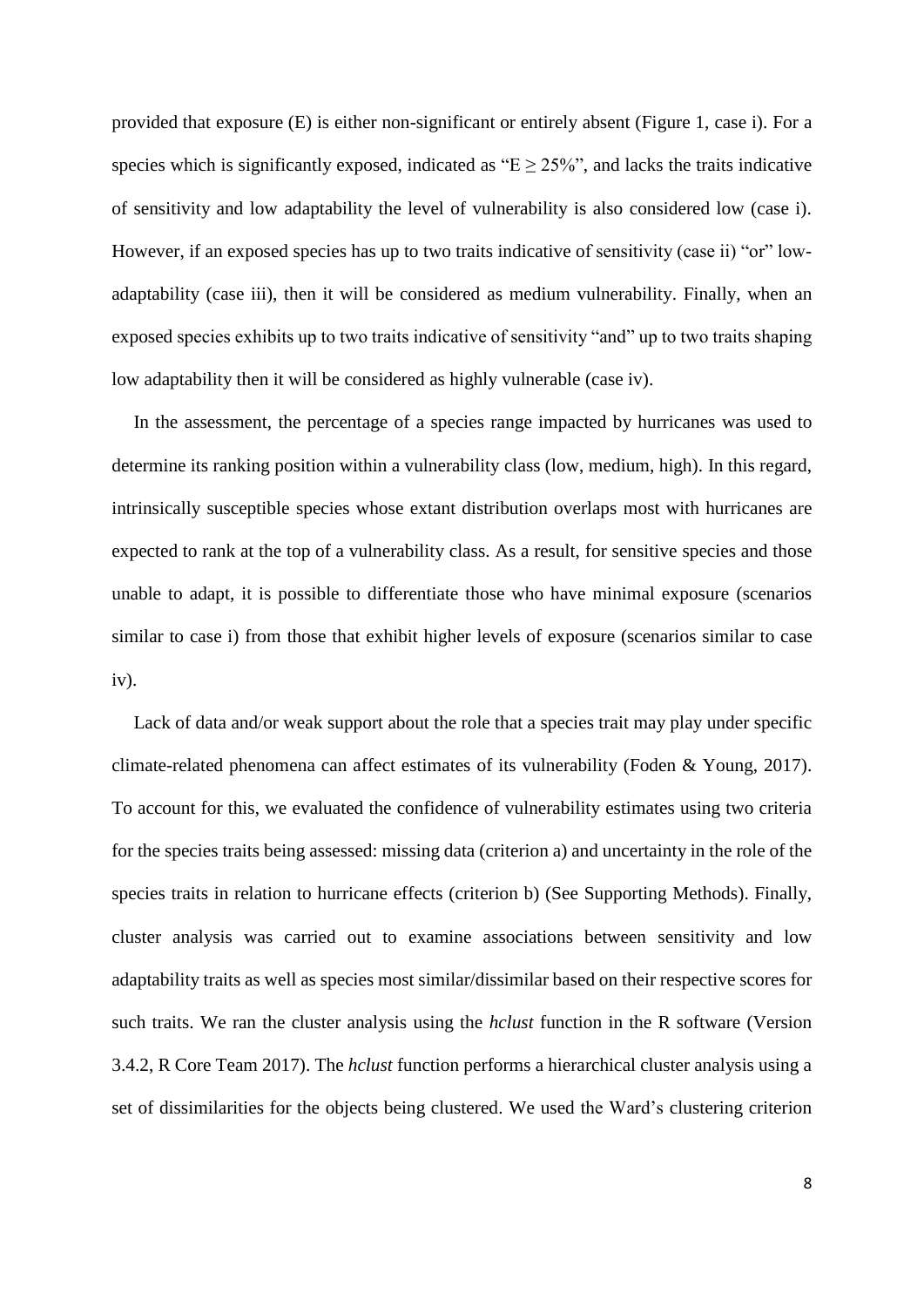(method *ward.D2*) which is based on a sum of squares producing groups that minimize withingroup dispersion at each binary fusion step (Murtag & Legendre, 2014).

# **Results**

Species scores for sensitivity, adaptability, exposure and overall vulnerability are presented in Table 2. The level of vulnerability shaped by these indicators was not homogenous across taxa: Primates was the Order with the greatest number of highly vulnerable species, Carnivora and Rodentia comprised the greatest number of medium-vulnerability species, and representatives from Didelphimorphia and Cingulata exhibited low vulnerability (Figure 2).

The two subspecies of spider monkeys (*Ateles geoffroyi vellerosus* and *A. g. yucatanensis*), the two howler monkeys (*Alouatta pigra* and *Alouatta palliata mexicana*), and the elusive silky anteater (*Cyclopes didactylus*) all ranked as highly-vulnerable. The extant distribution affected by hurricanes for these species lies predominantly in the Yucatan's Peninsula but also in the southern states of Chiapas, Oaxaca, Tabasco, Veracruz, and southern Tamaulipas (Figure 3, panel a). The extant distribution of species classed as medium vulnerability (mainly from the Orders Carnivora and Rodentia) stretches along the Atlantic coast (states of Sinaloa, Nayarit, Jalisco, Colima, Michoacán, Guerrero, and Oaxaca) across the Isthmus of Tehuantepec into the Yucatan Peninsula, including the states of Veracruz and Tamaulipas in the Gulf of Mexico (Figure 3, panel b). Highly exposed to hurricanes, the brown four-eyed opossum (*Metachirus nudicaudatus*) and the water opossum (*Chironectes minimus*) did not exhibit any of the traits we associated with heightened sensitivity and low adaptability to hurricane impacts, as was the case for the northern naked-tailed armadillo (*Cabassous centrialis*). Thus, these species were classed as low vulnerable. The area of their geographic distribution that is affected by hurricanes overlaps partially with that of those mammals found to be highly vulnerable in southern Mexico (Figure 3, panel c).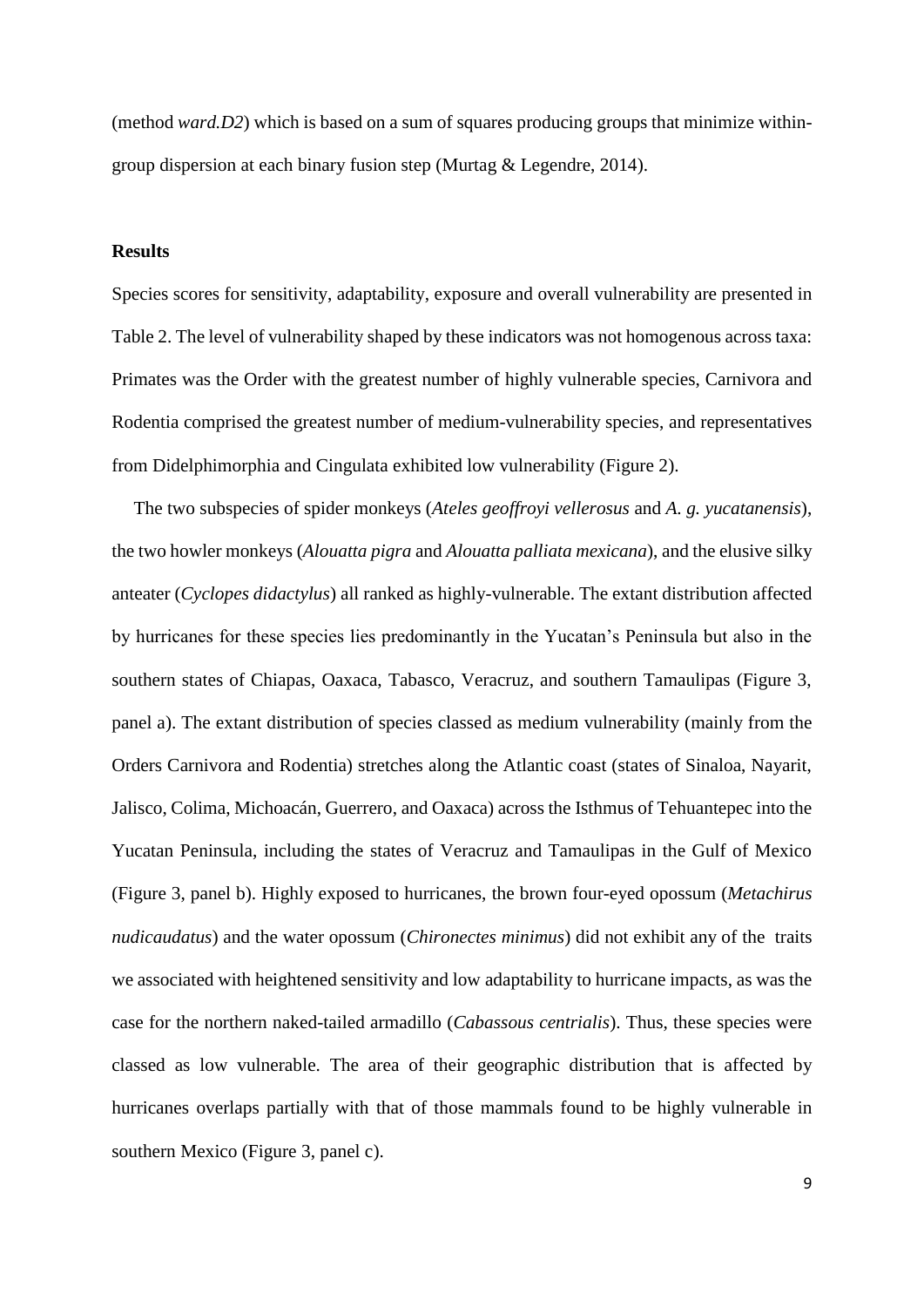A cluster analysis of species traits revealed that habitat and diet specialization were the most closely associated compared to other traits (Figure 4), and had the greatest influence in shaping the observed vulnerability ranks for the assessed species (Table 2). A cluster analysis focused on species revealed six main clusters, with species sharing similar traits shaping heightened sensitivity and low adaptability (Figure 5). In particular, of the five highly vulnerable species, three (*C. didactylus*, *A. g. vellerosus,* and *A. g. yucatanensis*; cluster d) clustered as a result of being territorial and diet/habitat specialists. The remaining two highly vulnerable species (*A. p. mexicana* and *A. pigra*; cluster b) clustered independently because in addition to being territorial and habitat specialist they exhibit low vagility.

# **Discussion**

In response to the sustained pressures of global environmental change on biodiversity, CCVAs represent a useful tool for adaptation planning. They help identify biological or ecological systems (e.g., species or ecosystems) likely to be most affected by future climate events and provide a clear description of why they are likely to be vulnerable (Glick *et al.,* 2010). Depending on data availability and quality, CCVAs with a range of levels of complexity can be adopted to answer these questions and provide a basis for reactive or proactive interventions (Pacifici *et al.,* 2018; Willis *et al.,* 2015; Young *et al.,* 2016). Trait-based CCVAs make use of species biological characteristics to estimate sensitivity and adaptive capacity to a given amount of exposure to climate impacts (Foden & Young, 2016). The quantification of the exposure component in CCVAs is primarily based on projections of changes in continuous long-term climatic conditions (e.g., precipitation, solar radiation, temperature) overlapping relevant areas with species' geographic distributions (Pacifici *et al.,* 2015). By contrast, the stochasticity and spatiotemporal scale of ECEs, in particular of hurricanes, makes it difficult to predict future trends of exposure with any reliability (Seneviratne *et al.,* 2012). Nevertheless, observations of recent past exposure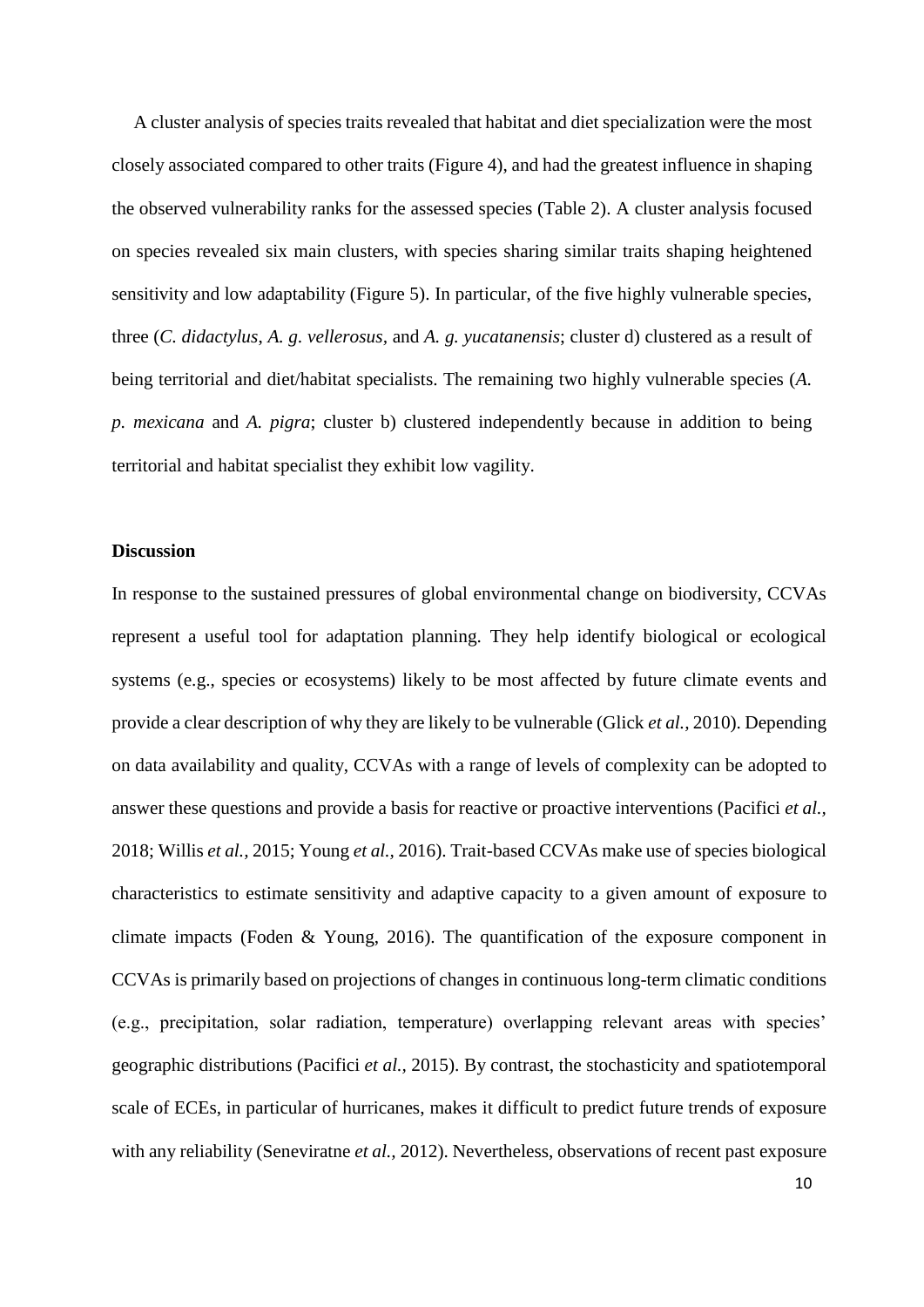are valuable for identifying species and ecosystems that may be less resilient to current and/or near-future threats, and hence inform adaptive management (Lee *et al.,* 2017). This study illustrates how such identification process of vulnerable species may be conducted.

Vulnerability to hurricane-driven population declines for the 25 species assessed was not taxonomically homogenous. Species were clustered as a result of sharing the same combination of biological attributes associated with high sensitivity and low adaptive capacity. Territoriality was present in most of the species ( $n = 20$ ) followed by habitat specialization ( $n = 6$ ), low vagility  $(n = 6)$  and diet specialization  $(n = 3)$ . Trait scores, however, arise from a summation rule procedure. Moreover, there is limited direct evidence about the weight of the species traits in relation to hurricane effects. With these caveats in mind, vulnerability classes determined for these species must be interpreted as relative rather than absolute measures of vulnerability.

The species identified as highly vulnerable, spider monkeys (*A. g. vellerosus* and *A. g. yucatanensis*) and howler monkeys (*A. p. mexicana* and *A. pigra*), are found in areas highly exposed to hurricanes, are territorial, and are habitat specialists favouring evergreen rainforest (Estrada & Coates Estrada, 1984; Van Belle *et al.,* 2013). Howlers exhibit a more flexible diet compared to spider monkeys, but hurricane-driven strong winds and precipitation can deplete food resources for these primates through massive defoliation and fruit loss. In Mexico, empirical and theoretical studies stress that neither howler monkeys nor spider monkeys can maintain viable populations in disturbed areas (Estrada & Coates Estrada, 1984; Ameca y Juárez *et al.,* 2010). Thus, these species should merit particular conservation attention to lessen risks of population declines as a result of hurricane-induced habitat degradation and food depletion.

The silky anteater is also a territorial and highly exposed species but in contrast to howler and spider monkeys, it makes use of a range of different forest habitats in southern Mexico such as semi-deciduous, evergreen, cloud and gallery forest (Miranda *et al.,* 2014). Depending on the forest structure this flexibility of habitat use may confer resident populations a variety of physical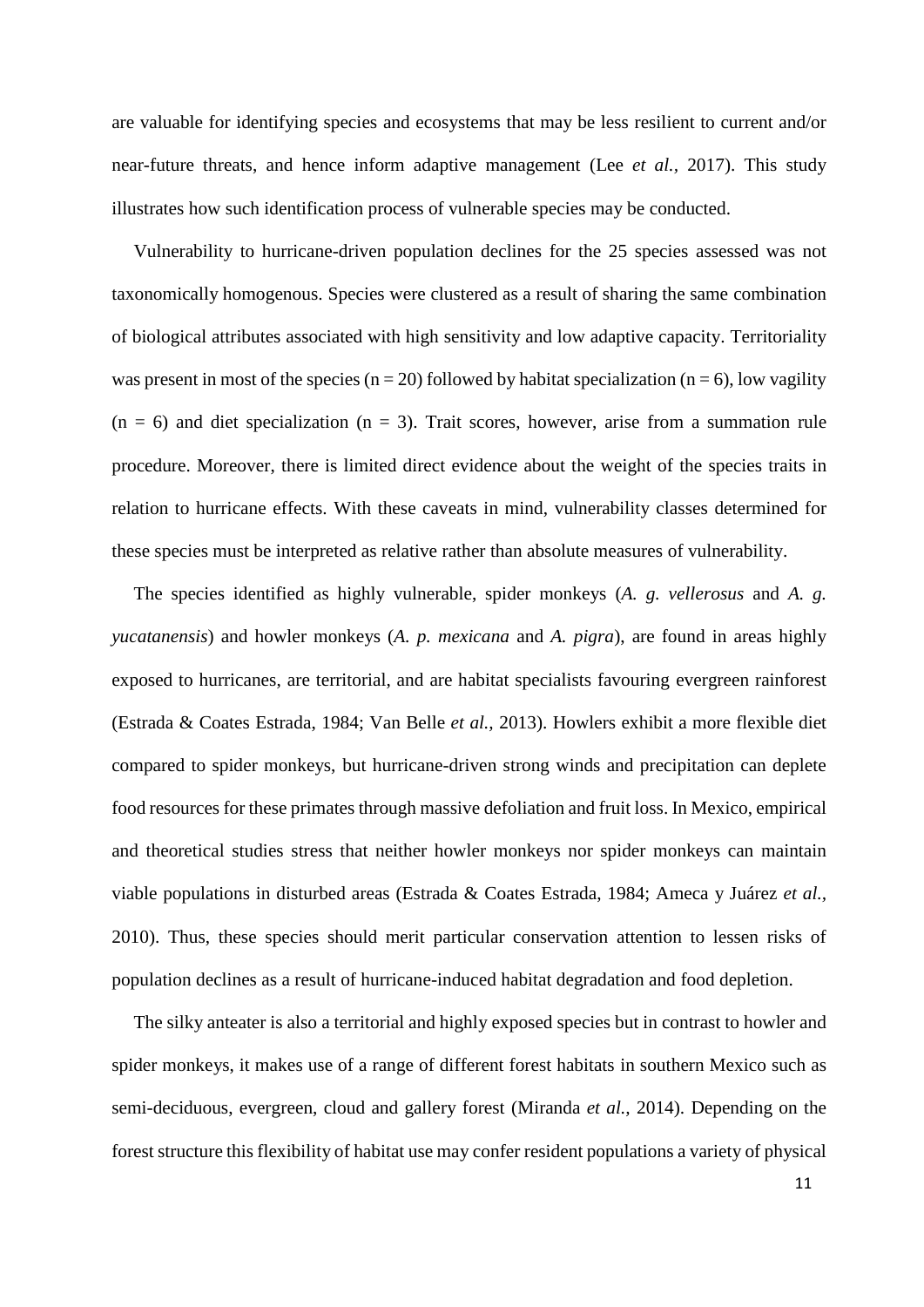buffers against strong winds and heavy precipitation. However, the silky anteater ranked as highly vulnerable because it is a slow-moving animal and relies on an exclusive diet of ants all year around (Hayssen *et al.,* 2012), and ants are known to be negatively affected by hurricaneinduced disturbance (Sánchez-Galván *et al.,* 2012). Generalist species are expected to be the least affected by habitat disturbance as they tend to have a wider distribution and are also able to exploit a variety of food resources, some of which may become abundant in disturbed areas (Ramírez-Barajas *et al.,* 2012). This is the case of the northern naked-tailed armadillo, the water opossum, and the brown four-eyed opossum, all ranked as low vulnerable in this study.

Although species-specific management practices to reduce the effects of ECEs would be ideal, in practice it could be very challenging, particularly under the prevalent financial constraints in the country. However, practices already in place to reduce vulnerability or enhance resilience against existing impacts for multiple species sharing a common habitat could be adopted to tackle disturbance caused by ECEs. Such management practices can be broadly classed as either reactive (aiming to deal with the disturbance during or right after it occurs) or preventative (aiming to build species and/or habitat resilience to disturbance before this is generated) (Knight *et al.,* 2006; Watson *et al.,* 2011).

Pertaining to reactive management against hurricane impacts, for example, translocation programs aimed to rescue populations affected by human pressures (Canales-Espinosa *et al.,* 2011) can also be implemented for species inhabiting areas where hurricanes are a threat (see also Carlile *et al.,* 2012, and references therein for examples in birds). Some species may be less able to disperse or difficult to locate and capture, and may also have limited flexibility to endure disturbance or to go through emergency transfers. For such species, preventative management focusing on decreasing the probabilities of physical exposure may be a more suitable intervention. For example, tree species with the highest wind resistance such as the gumbo limbo (*Bursera simaruba*), the white stopper (*Eugenia axilaris*) or lignum vitae (*Guaiacum sanctum*)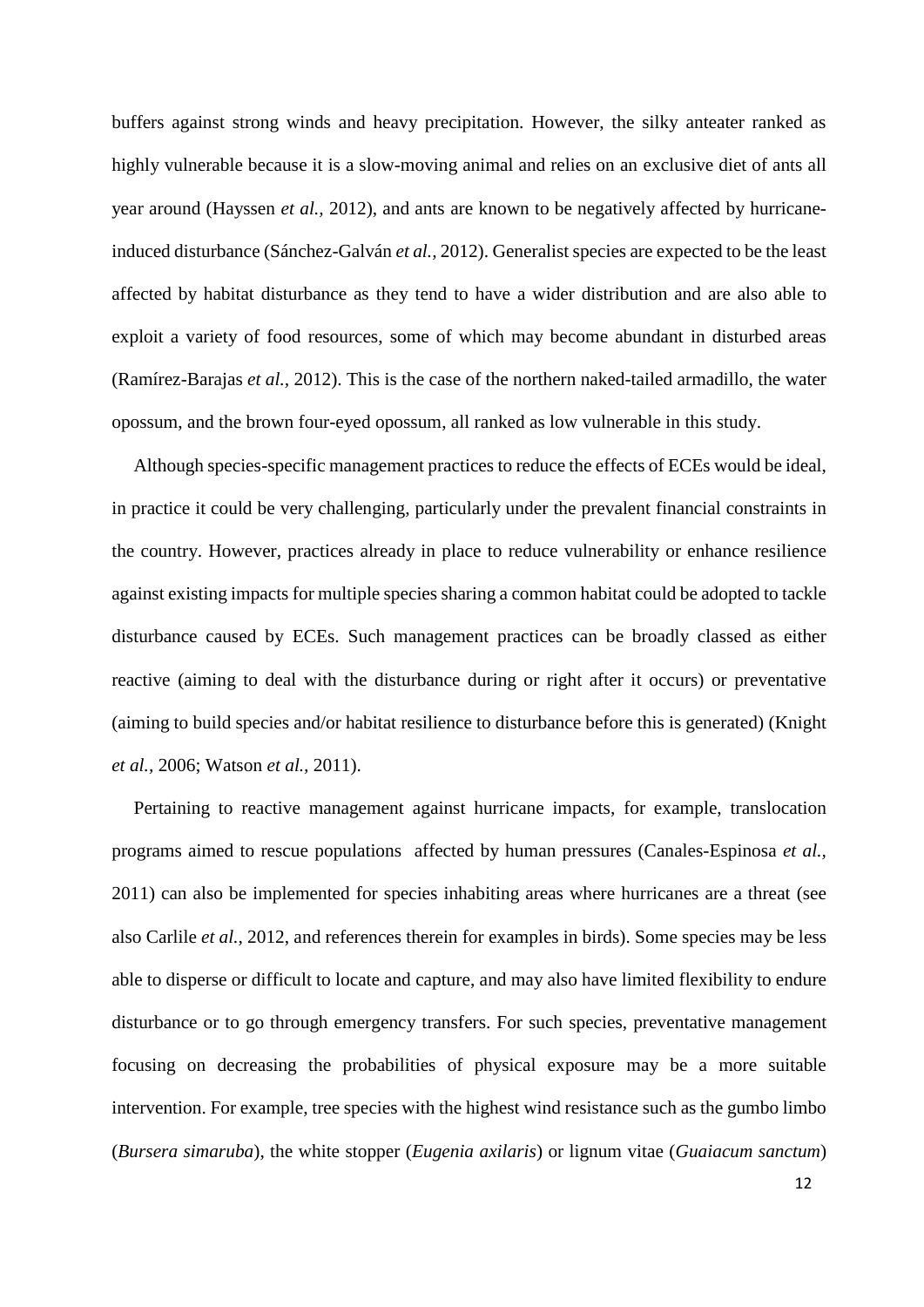(See Duryea & Kampf, 2007 for a comprehensive list of tree species) can be used to buffer habitats common to one or more vulnerable animal species (e.g., *C. didactylus*, *P. pygmaeus*). Based on pre-existing monitoring of habitat use and patterns of movement, vegetation corridors with these multi-trunk tree species can also be adopted to connect habitats exposed to hurricanes (e.g., mangrove swamps) to suitable, less physically exposed habitats. In addition, a systematic assemblage of plant species chosen to shape these corridors could also include species that can provide provisional resources to individuals in transit (Luckett *et al.,* 2004; Nasi *et al.,* 2008).

The predictive power of trait-based CCVAs may be compromised by uncertainties such as species data availability and reliability, unknown interactions between traits, and trait scoring (Glick *et al.,* 2010). We evaluated the confidence of our vulnerability estimates using two criteria focusing on missing data (criterion a) and uncertainty about trait roles in relation to hurricane effects (criterion b) (See Supporting Methods). For criterion "a", 22 species scored "good confidence" because trait data were derived from the relevant species. For the remaining three species, (*Procyon pygmaeus*, *Cabassous centralis*, and *Microtus oaxacensis*) no more than one trait had to be inferred from congeneric species. Uncertainty introduced by missing data thus played a very small role in the overall vulnerability estimates. With regard to criterion "b", the traits we assessed have been associated with species susceptibility to climate change impacts (Graham *et al.,* 2011; Foden *et al.,* 2013, Garnett *et al.,* 2013; Foden & Young, 2016). Based on ecological theory, these traits may also be associated with susceptibility to hurricane impacts (Table 1). However, empirical evidence that species with these traits are more likely than others to experience hurricane-driven declines is not available, and this represents a significant source of uncertainty, and a research priority. In this context, species' populations subject to long-term demographic monitoring that are susceptible to hurricane landfalls or similar extreme events are ideal candidates for collecting data related to population size variations (see Mason-Romo et al., 2018). With this demographic fingerprint, future research can explore the associations between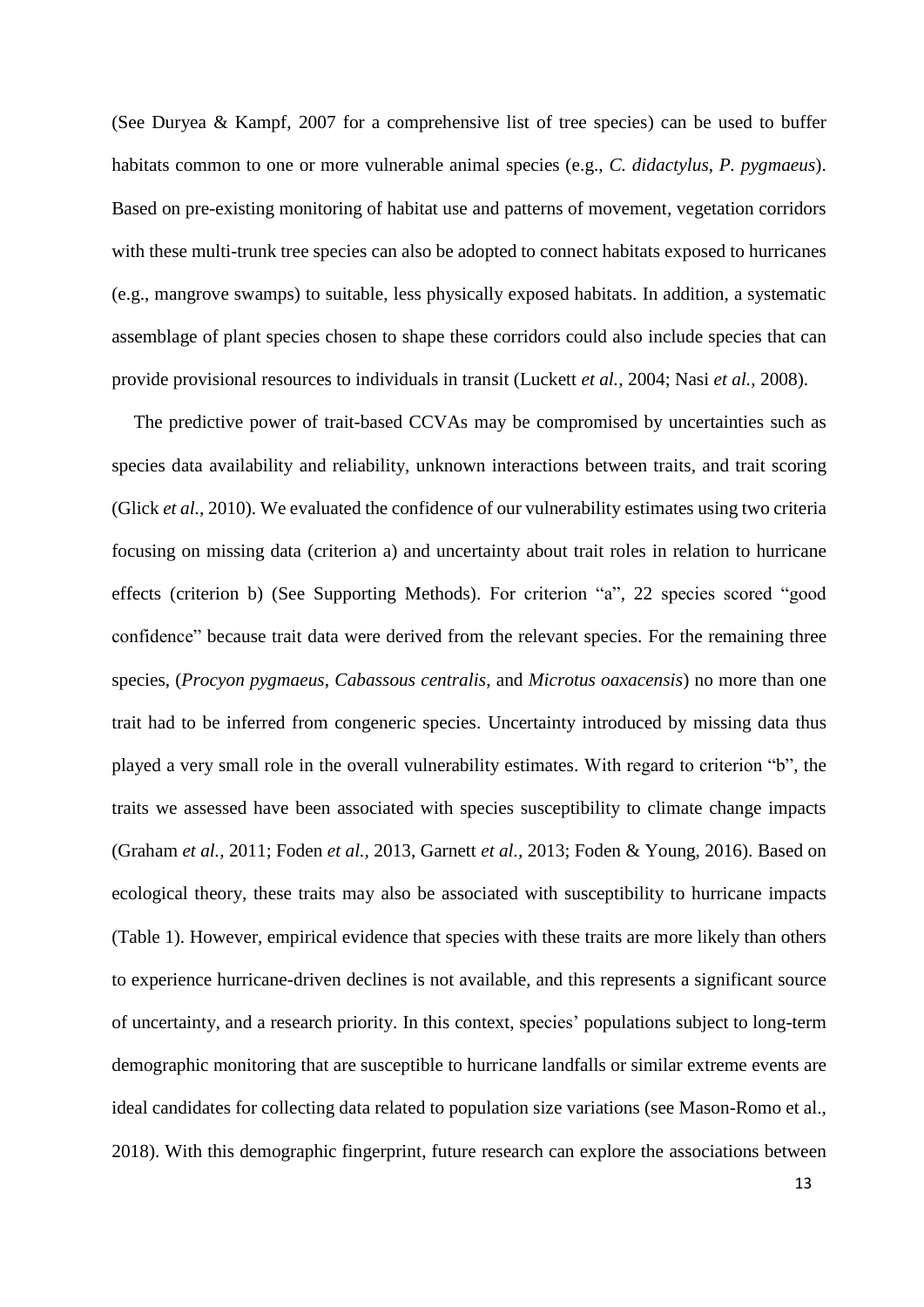the species traits used in our study and the observed population responses. Studies reporting such responses to extreme climate and earth-system events keep accumulating (e.g., Reed et al., 2003; Anderson et al., 2017). Amidst the challenges posed by a changing global climate (Emmanuel 2017), the scientific instruments and modelling of hurricane activity also keep improving steadily (Kohno et al., 2017). We believe that as these population-level data become available, and can be coupled with increasingly available natural history data and improved long-term hurricane forecasting, the validity of our vulnerability estimates and the associated uncertainties can be reassessed.

The framework used in this assessment can also be enriched by accounting for threats from anthropogenic origin, which may interact with and probably amplify impacts from ECEs (Brook *et al.,* 2008; Root *et al.,* 2005). It is also unknown how areas with high incidence of ECEs relate to socioeconomic context and governance (e.g., poverty, population pressure, politic stability, corruption control) and to what extent may compromise on-the-ground actions to assist vulnerable species. In our assessment of 25 mammal species, the southern state Chiapas harboured a significant proportion of the five most vulnerable species while being the state ranking first in poverty, and also the fifth with the lowest per capita income and financial performance (CONEVAL 2014). An assessment inclusive of a thorough consideration of these factors will allow the identification of regional "vulnerability hotspots" where climatic impacts may be most challenging to abate due to low opportunities for successful interventions as a result of low governance and/or poor institutional capacities.

In order to minimize the risk of unanticipated biodiversity loss driven by novel pressures from climate change, we need to foresee the most vulnerable species and ecosystems and ensure they benefit from interventions to secure their long-term existence. Altogether, the integration of data pertaining to recent past exposure to hurricanes coupled with species' susceptibility while accounting for potential sources of uncertainty as presented here is a coherent and informative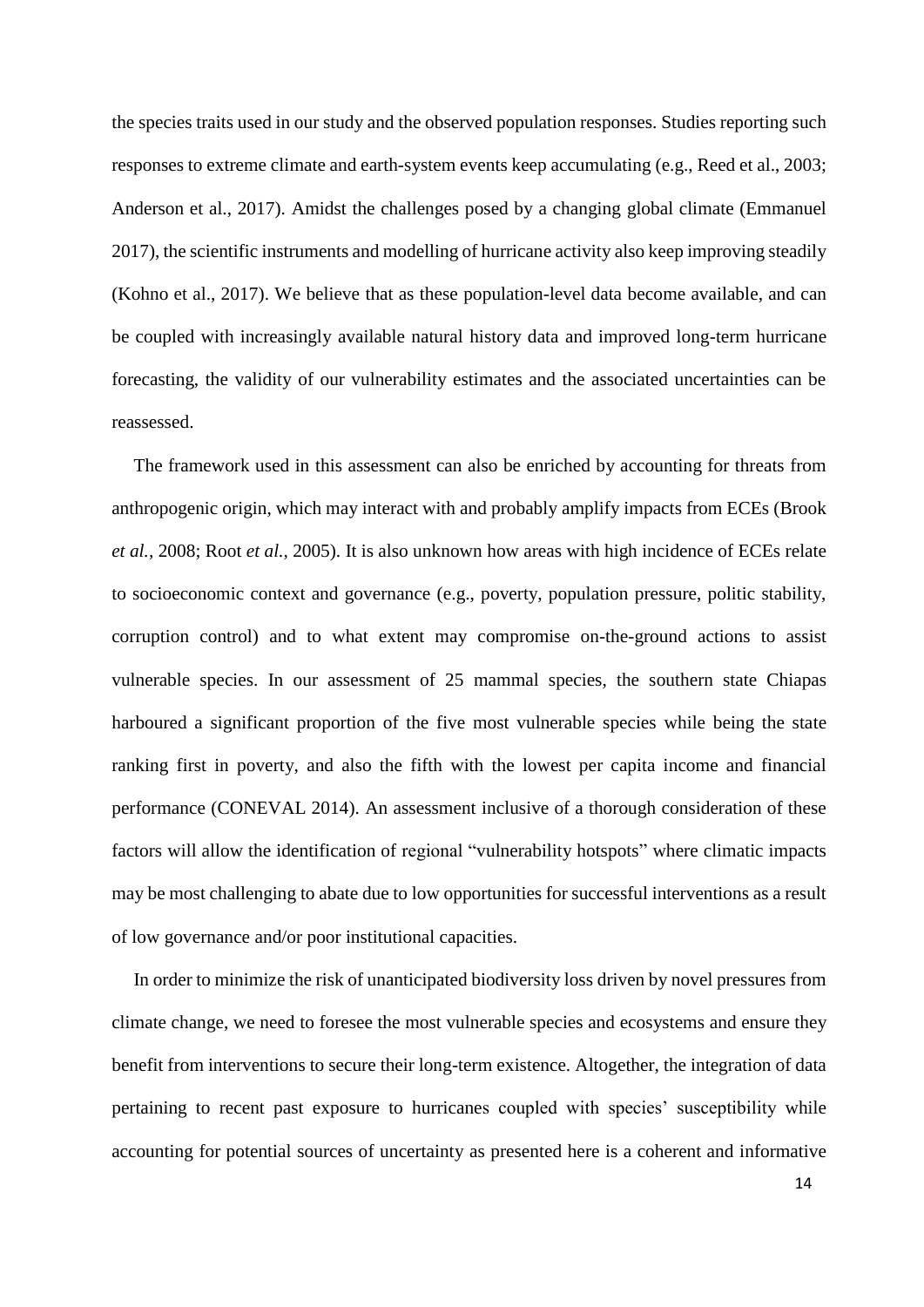baseline towards better guidance of processes aimed at identifying species most in need of such interventions. It is hoped this information will help us to move forward to determine contextspecific risks and opportunities derived from both natural and non-natural factors (e.g., policy, economy, governance) to better apportion conservation investment.

# **Author contributions:**

G.M.M., G.C., and N.P. contributed substantially in the design of the trait scoring and vulnerability ranking of the framework proposed by E.I.A. G.M.M., G.C., and N.P. provided guidance in data analysis and interpretation. All authors contributed equally to the writing of the manuscript, and approved the final version to be published.

## **Acknowledgements:**

The authors thank to Alienor Chauvenet, Martina Di Fonzo, Oscar Ameca Juárez, Sandra G. Luna-González, and Wendy Foden for valuable discussions on earlier drafts of this manuscript. We also thank the associate editor and three anonymous reviewers for their helpful comments. This project was supported by the Mexican Government PROMEP-SEP (Grant No. DSA/103.5/16/10438) and the Chinese Academy of Sciences President's International Fellowship Initiative (Grant No. 2018VBB0017) awarded to E.I.A.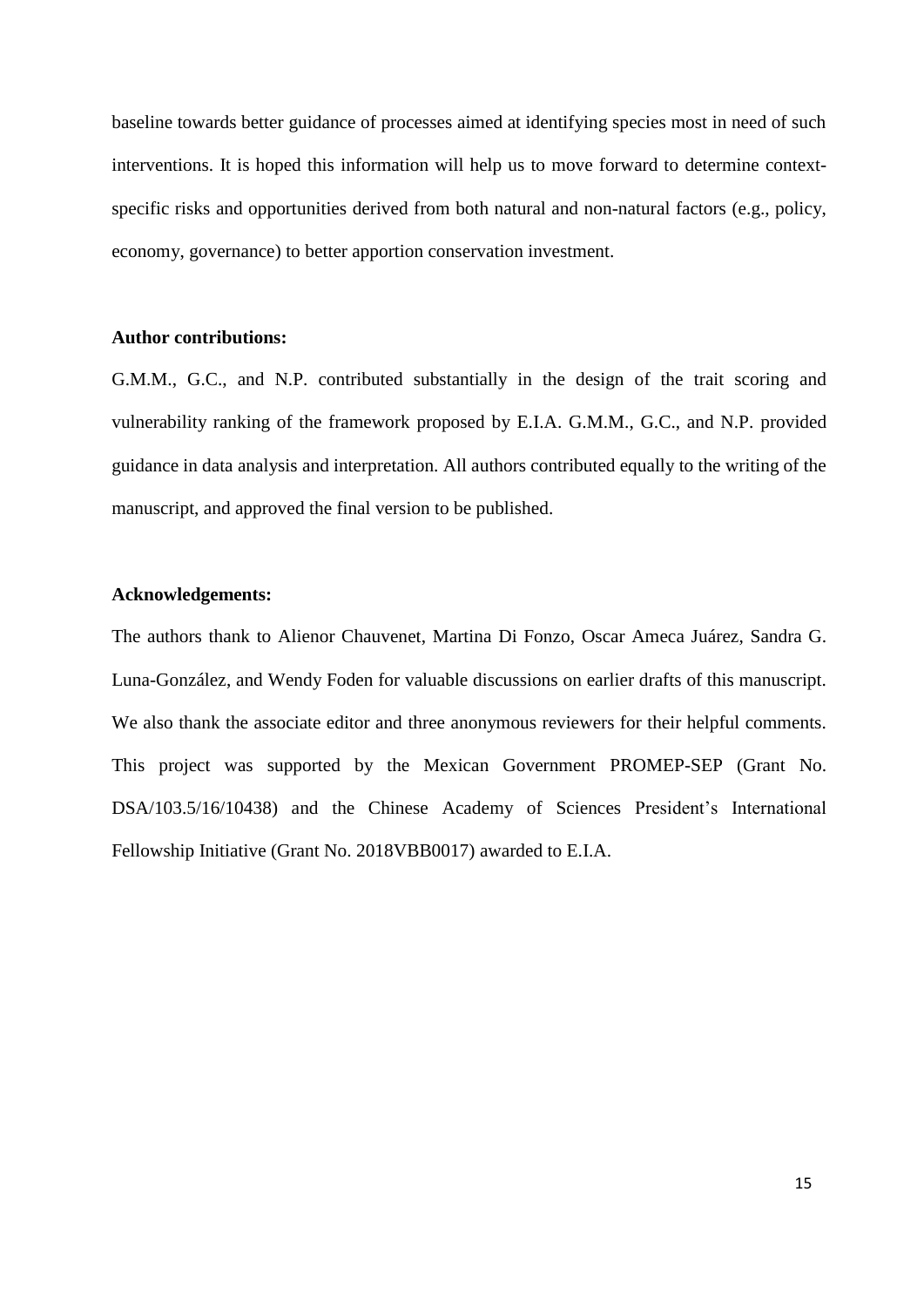Table 1. Species traits used to assess vulnerability to population declines under exposure to hurricane disturbance for 25 terrestrial mammals classified at high risk of extinction in Mexico. Thresholds of significant and high exposure are also shown. Trait data sources are summarised in Supporting Information - Table S1.

|                            | <b>Species traits</b>                                                                                                     | <b>Rationale</b>                                                                                                                                                                                                                                                                                                                                                                                                           |  |  |  |  |
|----------------------------|---------------------------------------------------------------------------------------------------------------------------|----------------------------------------------------------------------------------------------------------------------------------------------------------------------------------------------------------------------------------------------------------------------------------------------------------------------------------------------------------------------------------------------------------------------------|--|--|--|--|
| Heightened<br>Sensitivity  | Habitat specialization<br>Selectivity for particular<br>habitats.                                                         | Hurricanes can drastically reduce habitat elements used by<br>species as shelter from adverse weather conditions or protection<br>from predators which may not be available in other habitats.<br>Therefore, species heavily reliant on specific habitat or<br>microhabitat conditions (e.g., thermal, screening/escape cover)<br>may find it difficult to survive in alternative areas deprived from<br>such elements.    |  |  |  |  |
|                            | Diet specialization<br>Selectivity for particular<br>food resources.                                                      | For some species the bulk of their diet may consist mostly of<br>specific items which could be diminished during harsh<br>environmental conditions. These species may find it difficult to<br>feed for a sustained time interval from alternative resources, and<br>consequently become more susceptible to starvation and/or less<br>resistant to diseases leading towards mortality events.                              |  |  |  |  |
| Low<br><b>Adaptability</b> | Low vagility<br>Limited ability of long<br>distance dispersal due to<br>behavioural and/or<br>physiological constraints.  | Hurricane-induced mortality is expected to depend on the<br>relative vagility of individuals in escaping from strong winds,<br>heavy rain and/or flooded areas, particularly in the presence of<br>anthropogenic disturbance. Low vagile species may also utilise<br>a narrow range of habitat strata which may increase chances of<br>exposure to hurricane disturbance.                                                  |  |  |  |  |
|                            | Territoriality<br>Ability of defending<br>particular areas for<br>exclusive use of shelters,<br>foraging or reproduction. | Territorial individuals might be less predisposed to abandon<br>preferred areas (e.g., sleeping sites, latrines, feeding sites) and/or<br>the existence of territorial neighbours may make it difficult to<br>move to occupied areas. Territorial species might be highly<br>vulnerable if they are poor dispersers and exhibit a high level of<br>exposure, particularly in the presence of anthropogenic<br>disturbance. |  |  |  |  |
| <b>Exposure</b>            | Significant exposure<br>$\geq$ 25% < 75% overlap of a<br>species extant range by<br>one or more hurricanes.               | Hurricanes overlapping such an area may compromise a<br>significant subset of the species' population through hurricane-<br>driven habitat changes. Yet, assuming no constraints in habitat<br>connectivity there may be a range of potential non-disturbed<br>habitat patches still remaining.                                                                                                                            |  |  |  |  |
|                            | High exposure<br>$\geq$ 75% overlap of a species<br>extant range by one or<br>more hurricanes.                            | Hurricanes overlapping such an area may seriously compromise<br>the demographic stability of most of the species populations<br>given the limited availability of non-disturbed areas for dispersal<br>within its range, and hence increase the risk of range-wide<br>declines should a subsequent hurricane or event of similar<br>magnitude takes place.                                                                 |  |  |  |  |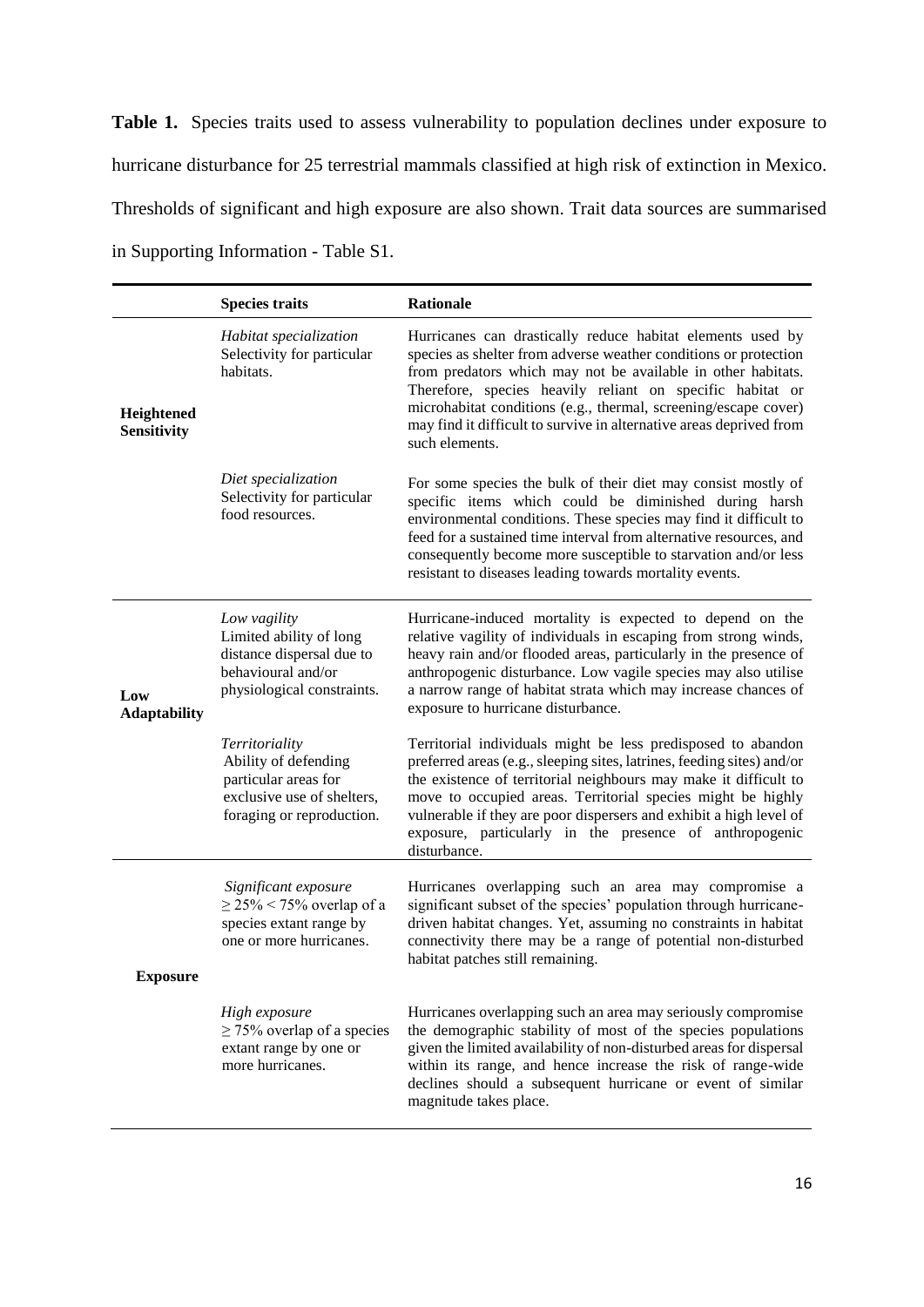

**Figure 1**. Criterion for assessing vulnerability to population declines under exposure to hurricane disturbance applied to 25 terrestrial mammals classified at high extinction risk in Mexico. A species highly predisposed by its intrinsic biology having its extant distribution largely overlapped with hurricanes is expected to be the most vulnerable, as in case "iv". Species nonsignificantly exposed (when the overlap of the hurricanes' paths with a species extant range is  $\lt$ 25%) but either sensitive and/or low adaptable are considered low vulnerable as in case "i".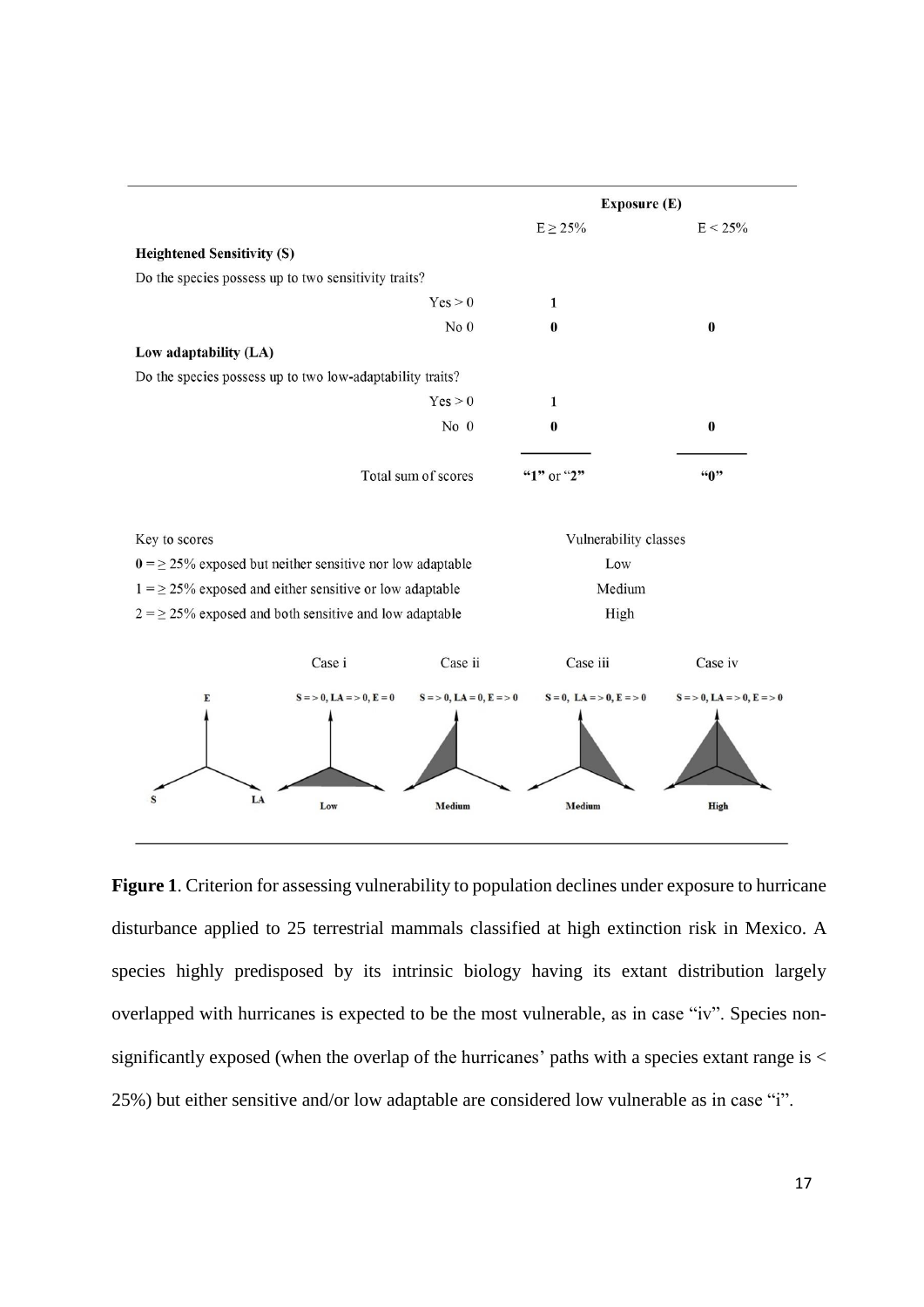**Table 2.** Results of the vulnerability assessment to population declines under exposure to hurricane disturbance for the 25 terrestrial mammals at high risk of extinction in Mexico. The confidence of vulnerability estimates based on data availability and uncertainty in the traits' role in relation to hurricane effects is also given (See evaluation criteria in Supporting Methods).

|                               |                 | Indicator of<br>exposure                                 | Traits associated<br>with sensitivity |                | Traits associated<br>with low<br>adaptability |                  |                                         |                        |
|-------------------------------|-----------------|----------------------------------------------------------|---------------------------------------|----------------|-----------------------------------------------|------------------|-----------------------------------------|------------------------|
| <b>Species</b>                | Order           | range impacted<br>Species extent<br>by hurricanes<br>(%) | Low vagility                          | Territoriality | specialist<br>Habitat                         | Diet specialist  | Total scores &<br>vulnerability<br>rank | Level of<br>confidence |
| Ateles geoffroyi yucatanensis | Primates        | 66                                                       | $\boldsymbol{0}$                      | $\mathbf{1}$   | $\mathbf{1}$                                  | $\mathbf{1}$     | $2,66$ High                             | Good                   |
| Alouatta pigra                | Primates        | 53                                                       | $\mathbf{1}$                          | $\mathbf{1}$   | $\mathbf{1}$                                  | $\boldsymbol{0}$ | $2,53$ High                             | Good                   |
| Cyclopes didactylus           | Pilosa          | 51                                                       | $\mathbf{1}$                          | $\mathbf{1}$   | $\mathbf{0}$                                  | $\mathbf{1}$     | $2,51$ High                             | Moderate               |
| Ateles geoffroyi vellerosus   | Primates        | 35                                                       | $\mathbf{0}$                          | $\mathbf{1}$   | 1                                             | 1                | $2,35$ High                             | Good                   |
| Alouatta palliata mexicana    | Primates        | 27                                                       | $\mathbf{1}$                          | $\mathbf{1}$   | 1                                             | $\boldsymbol{0}$ | $2,27$ High                             | Good                   |
| Procyon pygmaeus              | Carnivora       | 92                                                       | $\mathbf{1}$                          | $\mathbf{1}$   | $\boldsymbol{0}$                              | $\boldsymbol{0}$ | 1,92 Medium                             | Good                   |
| Microtus oaxacensis           | Rodentia        | 73                                                       | $\boldsymbol{0}$                      | $\mathbf{1}$   | $\boldsymbol{0}$                              | $\boldsymbol{0}$ | 1,73 Medium                             | Moderate               |
| Caluromys derbianus           | Didelphimorphia | 64                                                       | $\overline{0}$                        | $\mathbf{0}$   | $\mathbf{1}$                                  | $\boldsymbol{0}$ | 1,64 Medium                             | Moderate               |
| Zygogeomys trichopus          | Rodentia        | 62                                                       | $\overline{0}$                        | 1              | $\mathbf{0}$                                  | $\mathbf{0}$     | 1,62 Medium                             | Moderate               |
| Tayassu pecari                | Cetartiodactyla | 66                                                       | $\boldsymbol{0}$                      | $\mathbf{1}$   | $\boldsymbol{0}$                              | $\boldsymbol{0}$ | 1,66 Medium                             | Good                   |
| Antilocapra americana         | Cetartiodactyla | 57                                                       | $\boldsymbol{0}$                      | $\mathbf{1}$   | $\mathbf{0}$                                  | $\boldsymbol{0}$ | 1,57 Medium                             | Good                   |
| Castor canadensis             | Rodentia        | 54                                                       | $\boldsymbol{0}$                      | $\mathbf{1}$   | $\boldsymbol{0}$                              | $\boldsymbol{0}$ | 1,54 Medium                             | Good                   |
| Ursus americanus              | Carnivora       | 46                                                       | $\boldsymbol{0}$                      | $\mathbf{1}$   | $\boldsymbol{0}$                              | $\boldsymbol{0}$ | 1,49 Medium                             | Good                   |
| Panthera onca                 | Carnivora       | 41                                                       | $\overline{0}$                        | $\mathbf{1}$   | $\mathbf{0}$                                  | $\boldsymbol{0}$ | 1,41 Medium                             | Good                   |
| Leopardus pardalis            | Carnivora       | 41                                                       | $\mathbf{0}$                          | 1              | $\mathbf{0}$                                  | $\mathbf{0}$     | 1,41 Medium                             | Good                   |
| Tapirus bairdii               | Perissodactyla  | 39                                                       | $\boldsymbol{0}$                      | $\mathbf{1}$   | $\boldsymbol{0}$                              | $\boldsymbol{0}$ | 1,39 Medium                             | Good                   |
| Ondatra zibethicus            | Rodentia        | 37                                                       | $\overline{0}$                        | $\mathbf{1}$   | $\mathbf{0}$                                  | $\boldsymbol{0}$ | 1,37 Medium                             | Moderate               |
| Lepus flavigularis            | Lagomorpha      | 35                                                       | $\boldsymbol{0}$                      | $\mathbf{0}$   | $\mathbf{1}$                                  | $\boldsymbol{0}$ | 1,35 Medium                             | Moderate               |
| Leopardus wiedii              | Carnivora       | 34                                                       | $\boldsymbol{0}$                      | $\mathbf{1}$   | $\boldsymbol{0}$                              | $\boldsymbol{0}$ | 1,34 Medium                             | Moderate               |
| Erethizon dorsatum            | Rodentia        | 34                                                       | $\mathbf{1}$                          | $\mathbf{1}$   | $\mathbf{0}$                                  | $\overline{0}$   | 1,34 Medium                             | Moderate               |
| Tamandua mexicana mexicana    | Pilosa          | 33                                                       | $\mathbf{1}$                          | $\mathbf{1}$   | $\mathbf{0}$                                  | $\mathbf{0}$     | 1,33 Medium                             | Good                   |
| Eira Barbara                  | Carnivora       | 30                                                       | $\boldsymbol{0}$                      | $\mathbf{1}$   | $\boldsymbol{0}$                              | $\boldsymbol{0}$ | 1,30 Medium                             | Moderate               |
| Chironectes minimus           | Didelphimorphia | 37                                                       | $\mathbf{0}$                          | $\mathbf{0}$   | $\mathbf{0}$                                  | $\boldsymbol{0}$ | 0,91 Low                                | Moderate               |
| Cabassous centralis           | Cingulata       | 69                                                       | $\mathbf{0}$                          | $\mathbf{0}$   | $\overline{0}$                                | $\mathbf{0}$     | $0.69$ Low                              | Moderate               |
| Metachirus nudicaudatus       | Didelphimorphia | 67                                                       | $\mathbf{0}$                          | $\Omega$       | $\theta$                                      | $\mathbf{0}$     | $0.67$ Low                              | Moderate               |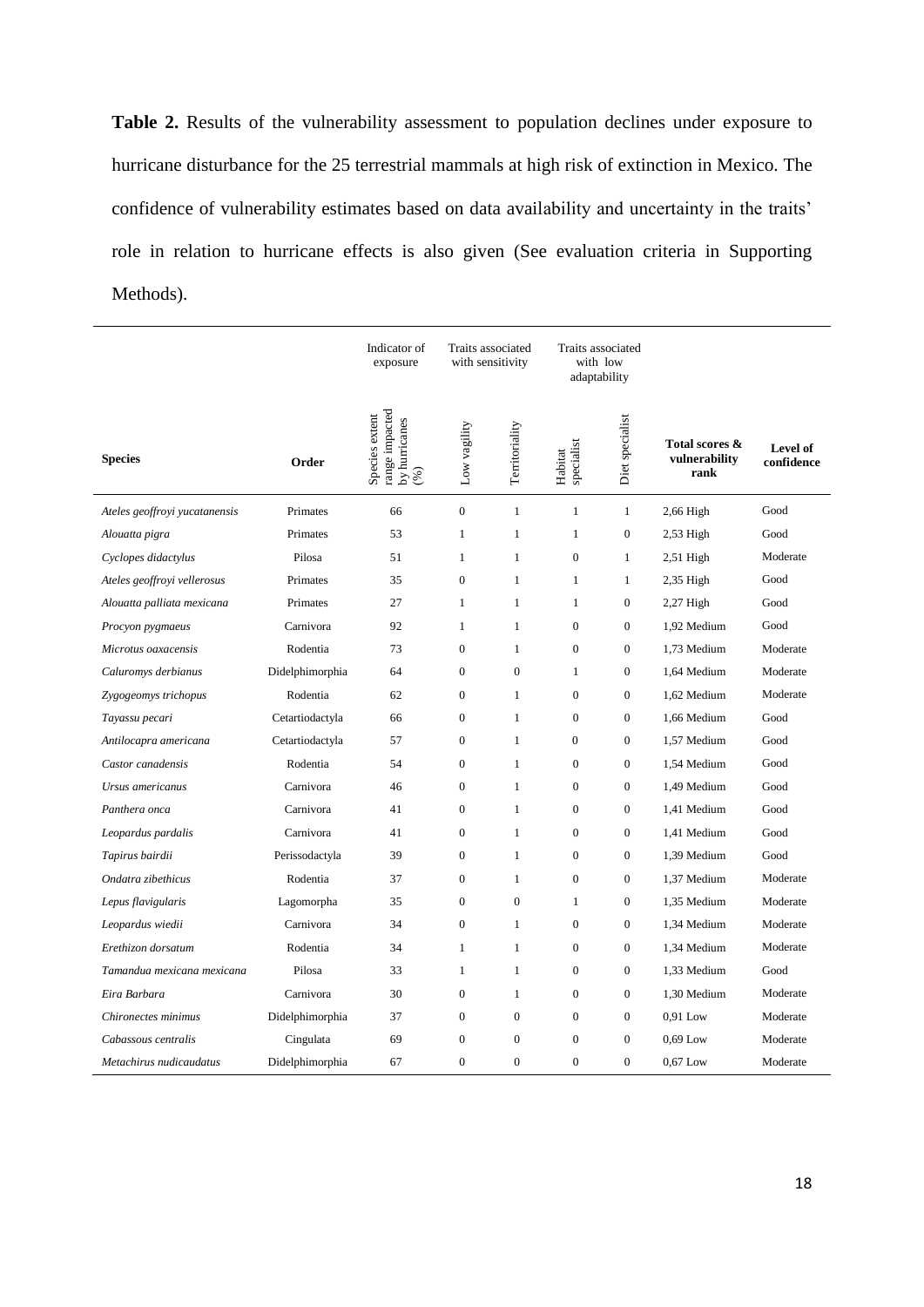

**Figure 2**. The 25 terrestrial mammals grouped by taxonomic Order, assessed for vulnerability to population declines under exposure to hurricane disturbance in Mexico. Vulnerability classes (low, medium, high) are indicated by different shading. Species traits and corresponding scores used to estimate the species' heightened sensitivity and low adaptability for a given amount of exposure are found in Table 2.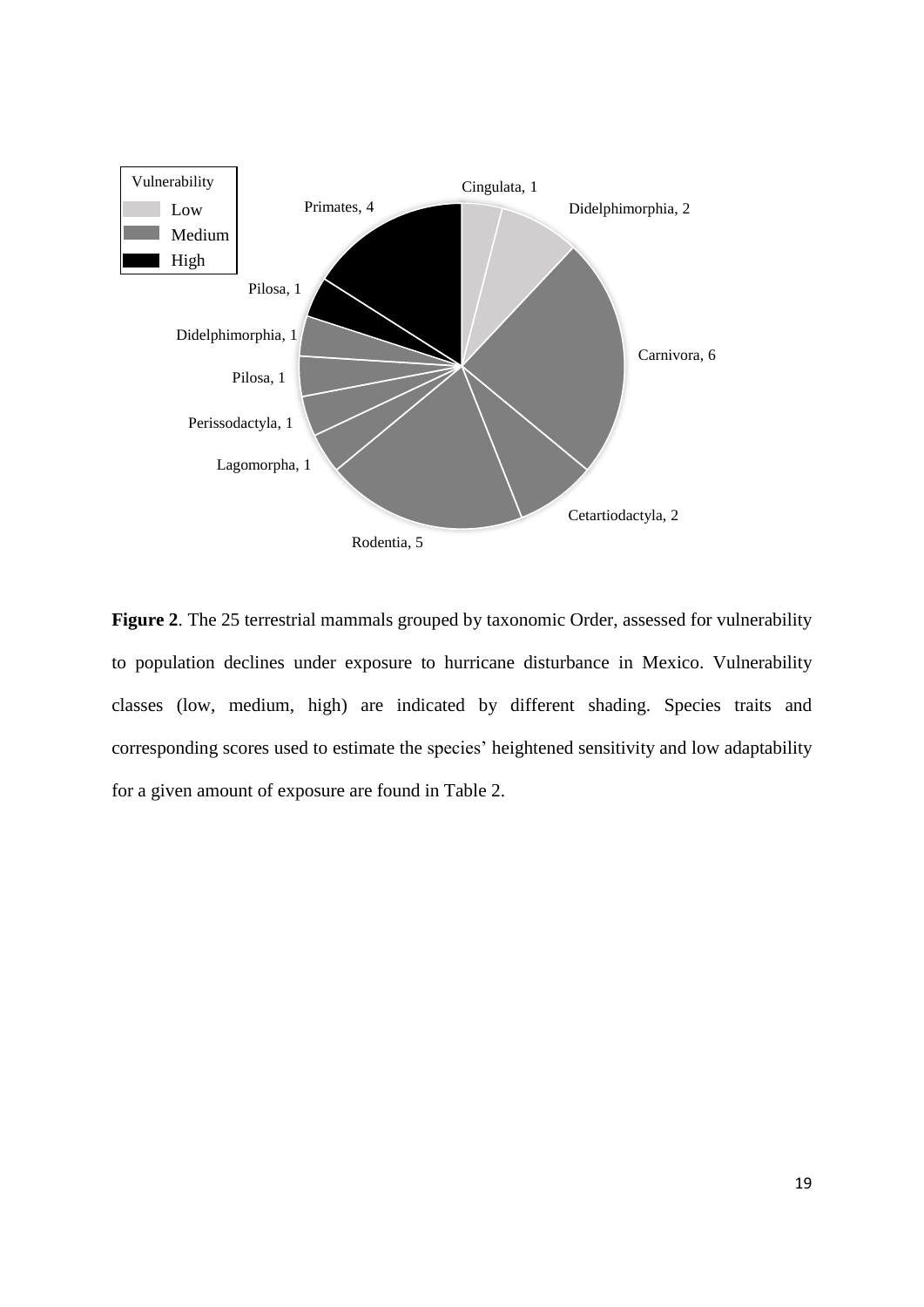

**Figure 3.** Density map of 25 terrestrial mammals in Mexico assessed for vulnerability to population declines under exposure to hurricane disturbance. Panels represent the number of species determined to be at high (a), medium (b), and low (c) vulnerability.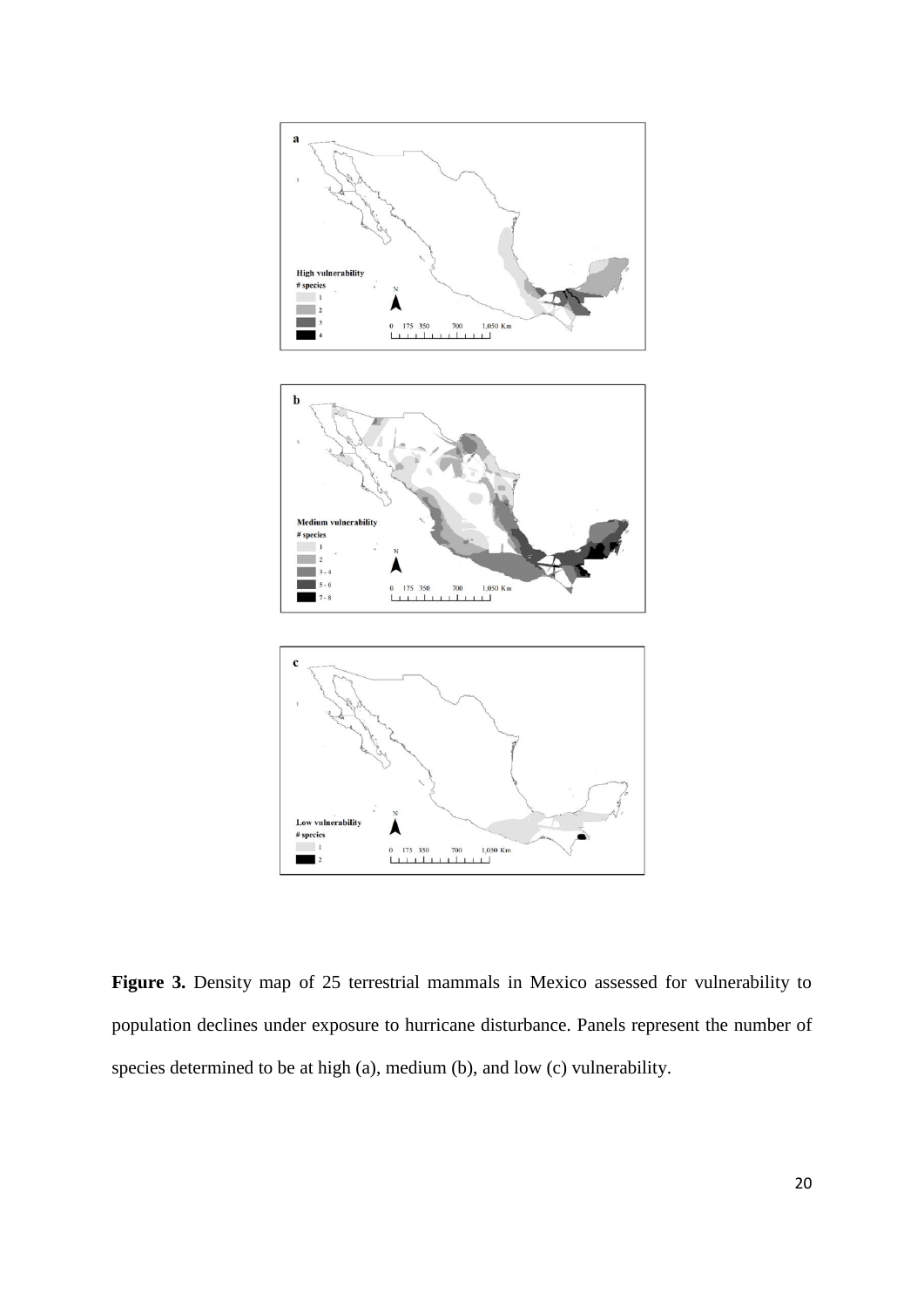

**Figure 4**. Cluster analysis of the four indicators used to estimate heightened sensitivity and low adaptability to hurricane-driven population declines for the 25 terrestrial mammals in Mexico. The clustergram is used to visualize the pattern of association between traits. The height of each node represents the distance of the two clusters that the node joins. The vertical axis represents the level of dissimilarity between clusters as equated via Euclidean distances. Clustergram built using the *hclust* function (method *ward.D2*) in the R software version 3.4.2.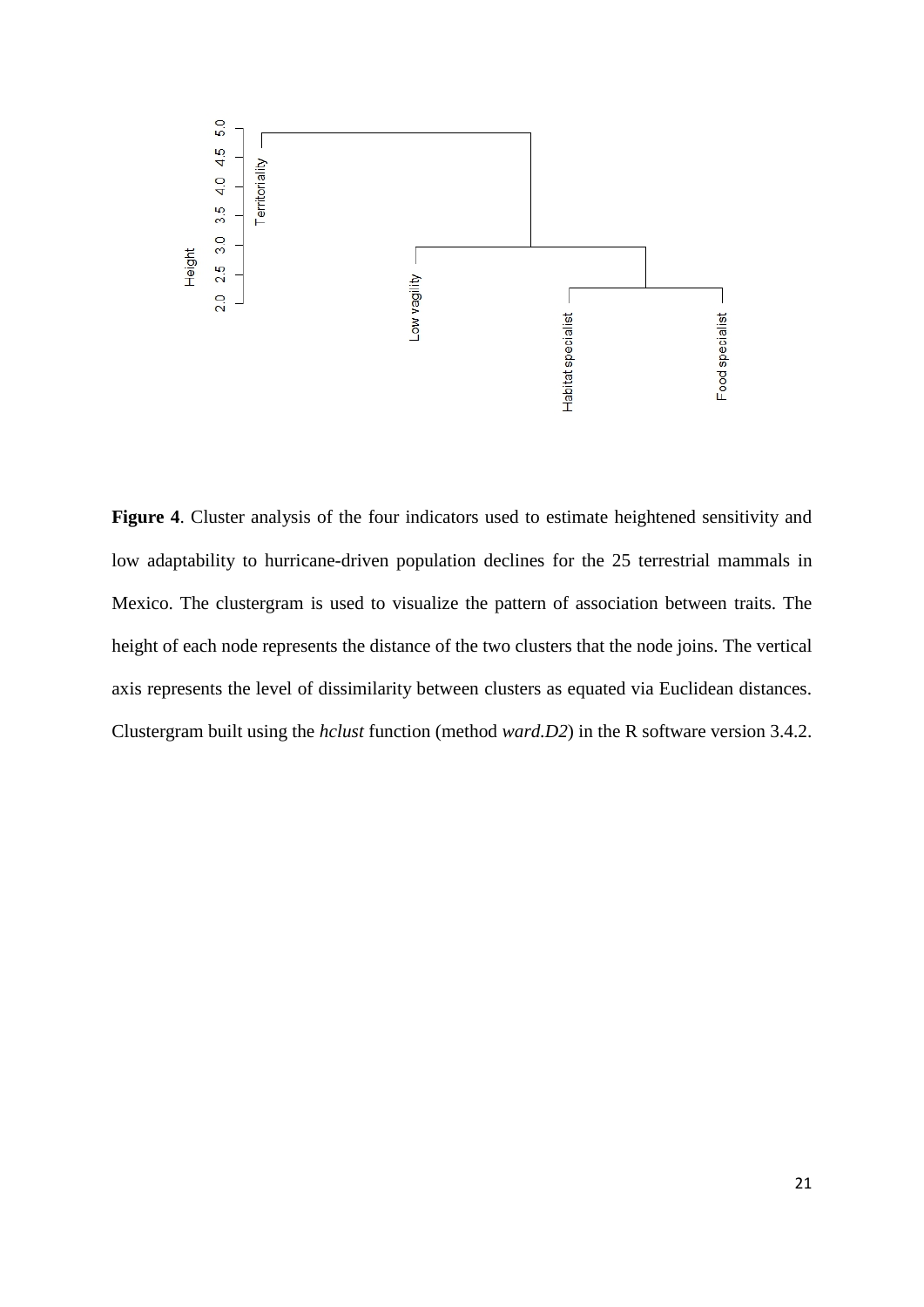

**Figure 5.** Cluster analysis for the 25 terrestrial mammal species assessed for vulnerability to population declines under exposure to hurricane disturbance. Black boxes highlight six major aggregations of species sharing similar traits shaping relative vulnerability. Of the five highly vulnerable species, three clustered as a result of being territorial and diet/habitat specialists (cluster d); the remaining territorial and habitat specialist species clustered independently due to their low vagility (cluster b). Most moderate-vulnerability species shared the single trait of being territorial (cluster a) and two grouped independently for being habitat specialists (cluster e). Low-vulnerability species clustered due to lacking traits associated with heightened sensitivity and low adaptability (cluster f). Clustergram built using the *hclust* function (method *ward.D2*) in the R software version 3.4.2.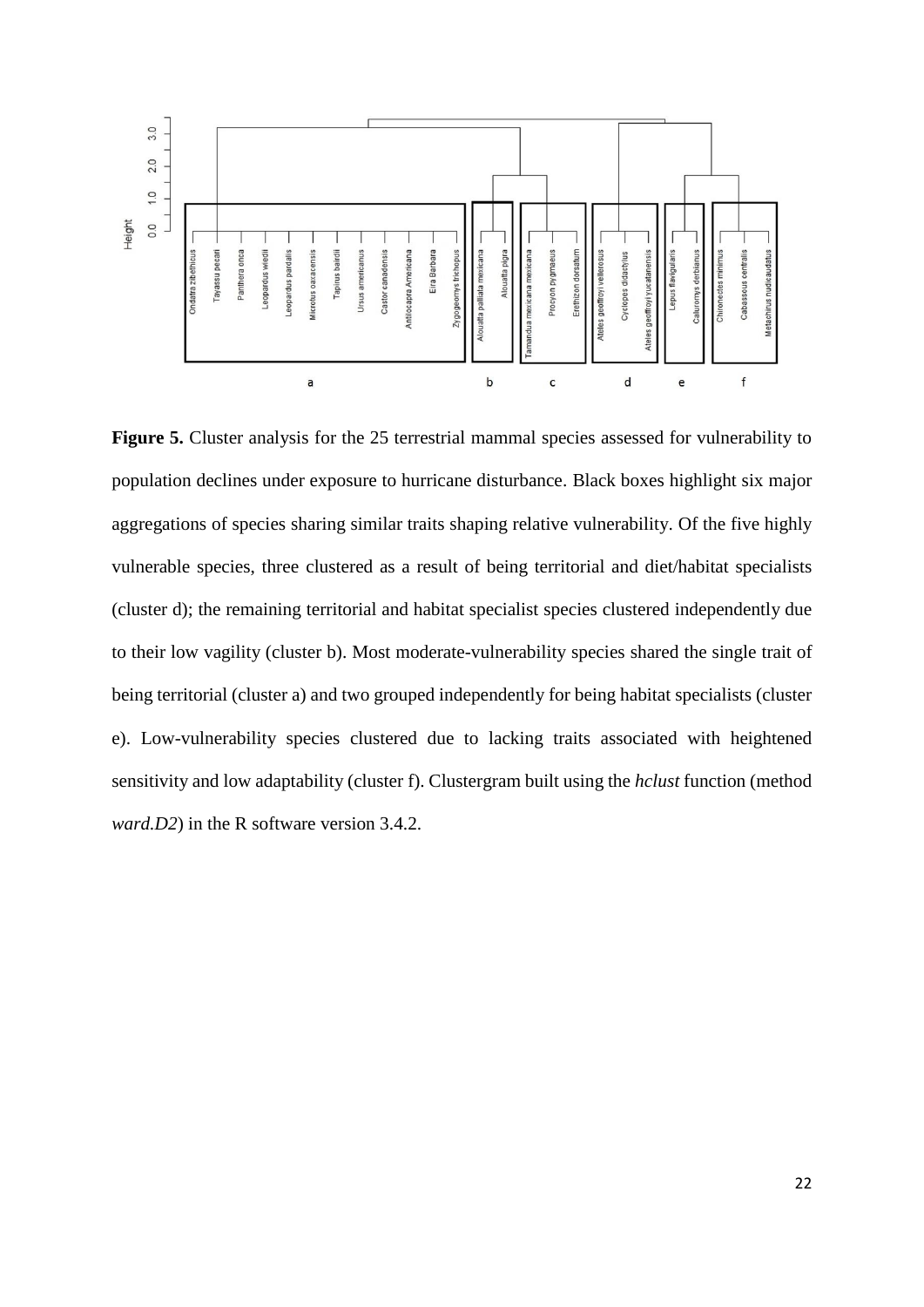### **References**

- 1. Alcamo, J., Fernandez, N., Leonard, S.A., Peduzzi, P., Singh, A., & Harding Rohr Reis, R. (2012). 21 issues for the 21st Century: results of the UNEP Foresight Process on Emerging Environmental issues.
- 2. Ameca y Juárez, E.I., Rodríguez-Luna, E. & Mace, G.M. (2010). Demography and Conservation Status for the Critically Endangered Mexican Howler Monkey (*Alouatta Palliata Mexicana*) in the Southern Part of Los Tuxtlas Biosphere Reserve, Veracruz, Mexico. Neotrop. Primates **17**, 12-17.
- 3. Ameca y Juárez, E.I., Mace, G.M., Cowlishaw, G. & Pettorelli, N. (2012). Natural population die-offs: causes and consequences for terrestrial mammals. Trends Ecol. Evol. **27**, 272-277.
- 4. Ameca y Juárez, E., I., Mace, G.M., Cowlishaw, G., Cornforth, W.A. & Pettorelli, N. (2013). Assessing exposure to extreme climatic events for terrestrial mammals. Conserv. Lett. **6**, 145- 153.
- 5. Ameca y Juárez, E.I., & Jiang, Z. (2016). Flood exposure for vertebrates in China's terrestrial priority areas for biodiversity conservation: Identifying internal refugia. Biol. Conserv. **199**, 137- 145.
- 6. Anderson, S.C., Branch, T.A., Cooper, A.B., Dulvy, N.K. (2017). Black-swan events in animal populations. PNAS. **114**, 3253-3257.
- 7. Atlas Nacional de Vulnerabilidad al Cambio Climático, ANVCC. (2017). Instituto Nacional de Ecología y Cambio Climático. <http://atlasvulnerabilidad.inecc.gob.mx/>
- 8. Brook, B. W., Sodhi, N. S., & Bradshaw, C. J. (2008). Synergies among extinction drivers under global change. Trends Ecol. Evol. **23,** 453-460.
- 9. Bruyère, C.L., Rasmussen, R., Gutmann E., Done J., Tye, M., Jaye, A., Prein, A., Mooney, P., Fredick, S., Friss-Jansen P., Garre, L.,Veldore, V. & Niesel, J. (2017). Change on Gulf of Mexico Hurricanes. NCAR Technical Notes NCAR/TN535+STR. National Science Foundation.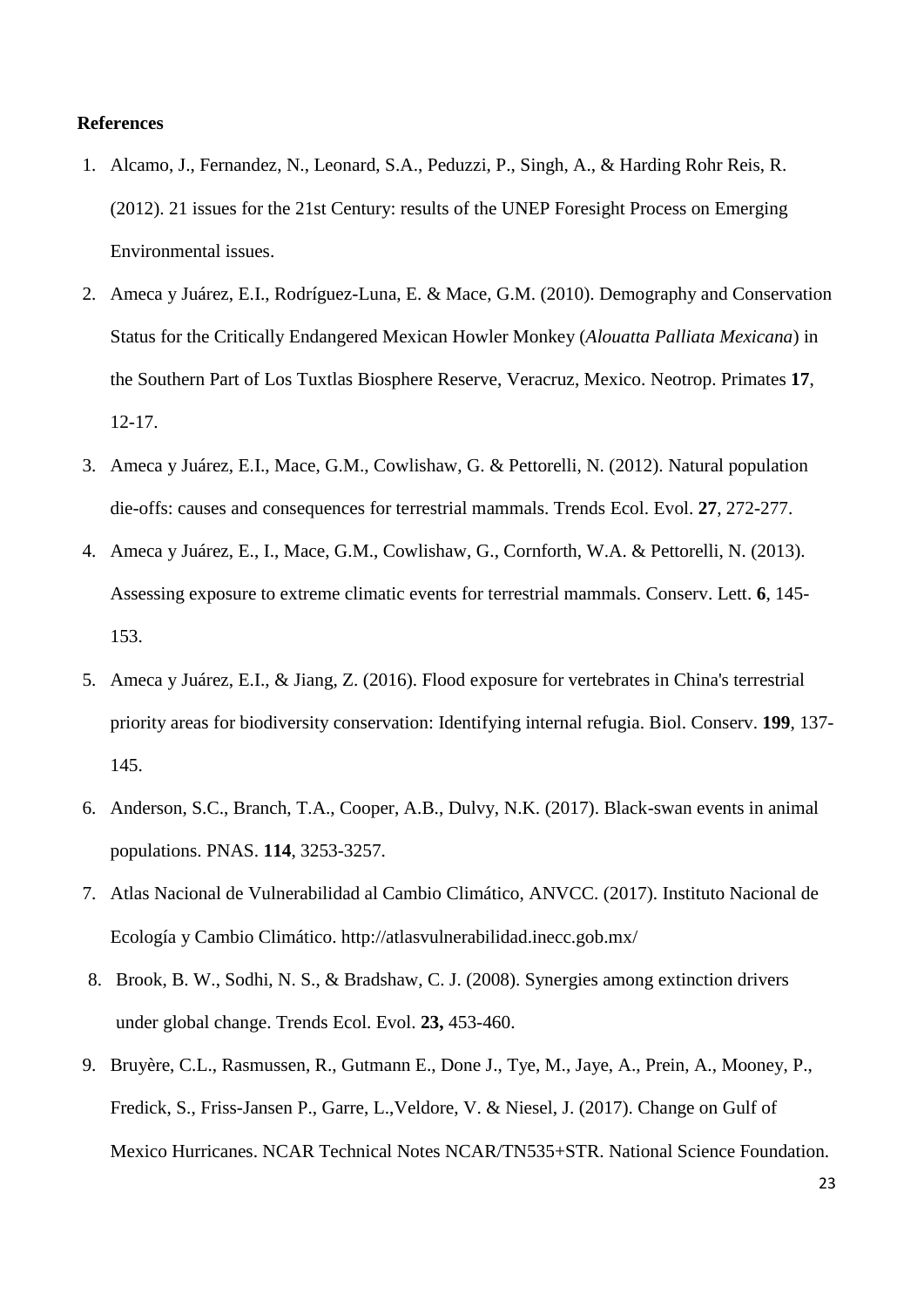- 10. Canales-Espinosa D., Dias P.A.D., Rangel-Negrín A., Aguilar-Cucurachi M.S., Hermida-Lagunes J. & García-Orduña F. (2011). Translocación de primates mexicanos. III Congreso Mexicano de Ecología, Boca del Río (México). Ponencia: ref. P78.
- 11. Cardinale, B.J., Duffy, J.E., Gonzalez, A., Hooper, D.U., Perrings, C., Venail, P., Narwani, A., Mace, G.M., Tilman, D. & Wardle, D.A. (2012). Biodiversity loss and its impact on humanity. Nature **486**, 59.
- 12. Carlile, N., Priddel, D. & Madeiros, J. (2012). Establishment of a new, secure colony of Endangered Bermuda Petrel Pterodroma cahow by translocation of near-fledged nestlings. Bird Conserv. Int. **22**, 46-58.
- 13. Ceballos, G., Ehrlich, P.R. & Dirzo, R. (2017). Biological annihilation via the ongoing sixth mass extinction signaled by vertebrate population losses and declines. Proc. Natl. Acad. Sci. U. S. A. **114**, E6089-E6096.
- 14. Clark, J.S., Iverson, L., Woodall, C.W., Allen, C.D., Bell, D.M., Bragg, D.C., D'amato, A.W., Davis, F.W., Hersh, M.H. & Ibanez, I. (2016). The impacts of increasing drought on forest dynamics, structure, and biodiversity in the United States. Global Change Biol. **22**, 2329-2352.
- 15. Cole, L.E., Bhagwat, S.A. & Willis, K.J. (2014). Recovery and resilience of tropical forests after disturbance. Nature communications **5**, 3906.
- 16. CONABIO. (2016). Comisión Nacional para el Conocimiento y Uso de la Biodiversidad. Estrategia Nacional sobre Biodiversidad de México (ENBioMex) y Plan de Acción 2016 -2030. CONABIO, Mexico.
- 17. CONANP. (2015). Comisión Nacional de Áreas Naturales Protegidas. Estrategia de Cambio Climático desde las Áreas Naturales Protegidas: Una Convocatoria para la Resiliencia de México (2015-2020). Secretaría de Medio Ambiente y Recursos Naturales. México.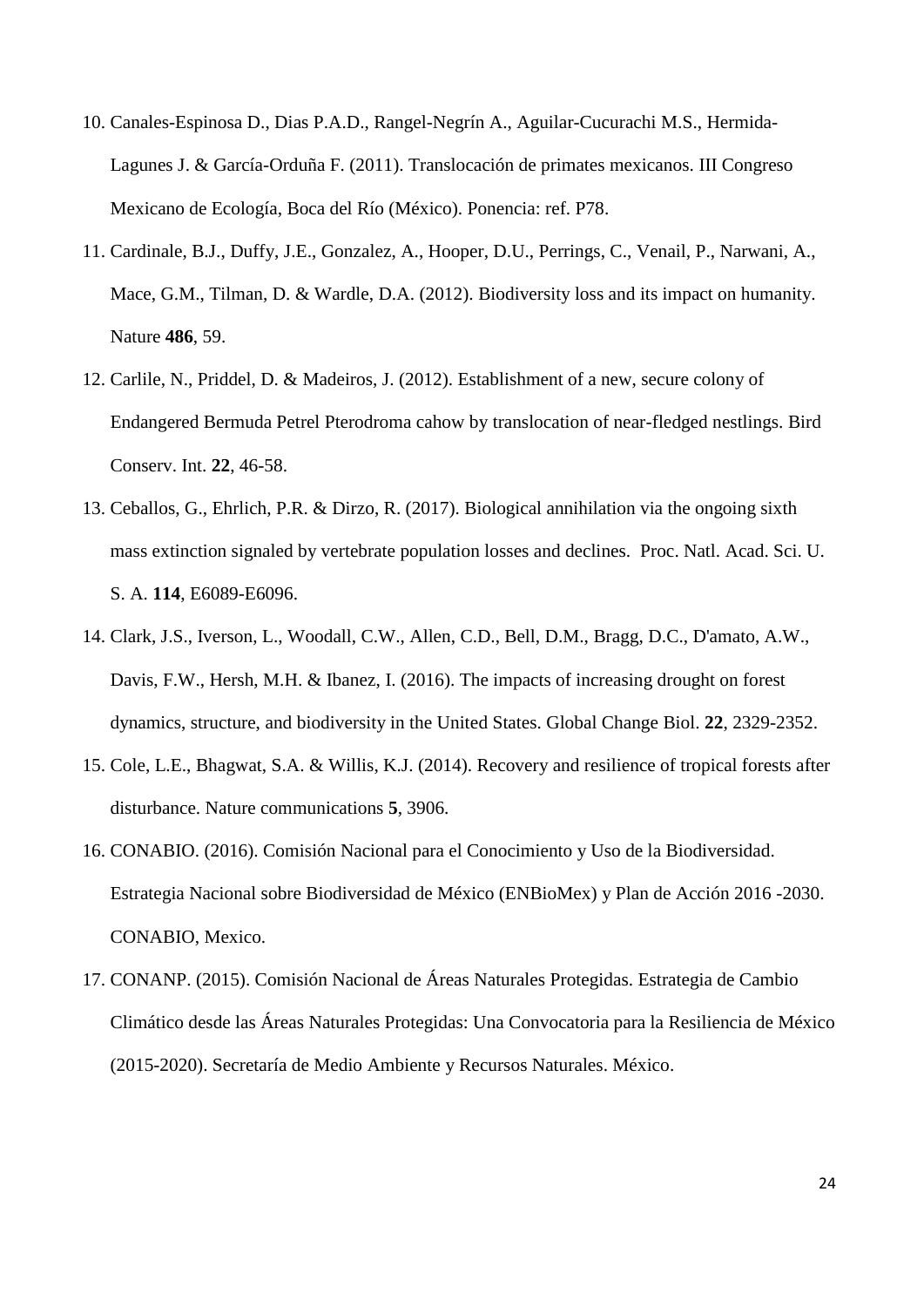- 18. CONEVAL. (2014). Consejo Nacional de Evaluación de la Política de Desarrollo Social. 2014. Medición de la pobreza extrema en México y en las entidades federativas 2014. Anexo estadístico. https://www.coneval.org.mx/Paginas/principal\_EN.aspx
- 19. Craig, P., Trail, P. & Morrell, T.E. (1994). The decline of fruit bats in American Samoa due to hurricanes and overhunting. Biol. Conserv. **69**, 261-266.
- 20. Cuarón, A., de Grammont, P., Vázquez-Domínguez, E., Valenzuela-Galván, D., García-Vasco, D., Reid, F. & Helgen, K. (2008). *Procyon pygmaeus*. Available at: Available at: http://dx. doi. org/10.2305/IUCN. UK.
- 21. Dawson, T.P., Jackson, S.T., House, J.I., Prentice, I.C. & Mace, G.M. (2011). Beyond predictions: biodiversity conservation in a changing climate. Science **332**, 53-58.
- 22. Duryea, M.L. & Kampf, E. (2007). Wind and Trees: Lessons Learned from Hurricanes. University of Florida, IFAS Extension.
- 23. Emmanuel, K. (2017). Will global warming make hurricane forecasting more difficult?. BAMS. **98**, 495-501.
- 24. ESRI, R. (2011). ArcGIS desktop: release 10. Environmental Systems Research Institute, CA.
- 25. Estrada, A. & Coates‐Estrada, R. (1984). Some observations on the present distribution and conservation of *Alouatta* and *Ateles* in southern Mexico. Am. J. Primatol. **7**, 133-137.
- 26. Estrada, A., Meireles, C., Morales‐Castilla, I., Poschlod, P., Vieites, D., Araújo, M.B. & Early, R. (2015). Species' intrinsic traits inform their range limitations and vulnerability under environmental change. Glob. Ecol. Biogeogr. **24**, 849-858.
- 27. Fey, S.B., Siepielski, A.M., Nusslé, S., Cervantes-Yoshida, K., Hwan, J.L., Huber, E.R., Fey, M.J., Catenazzi, A. & Carlson, S.M. (2015). Recent shifts in the occurrence, cause, and magnitude of animal mass mortality events. PNAS **112**, 1083-1088.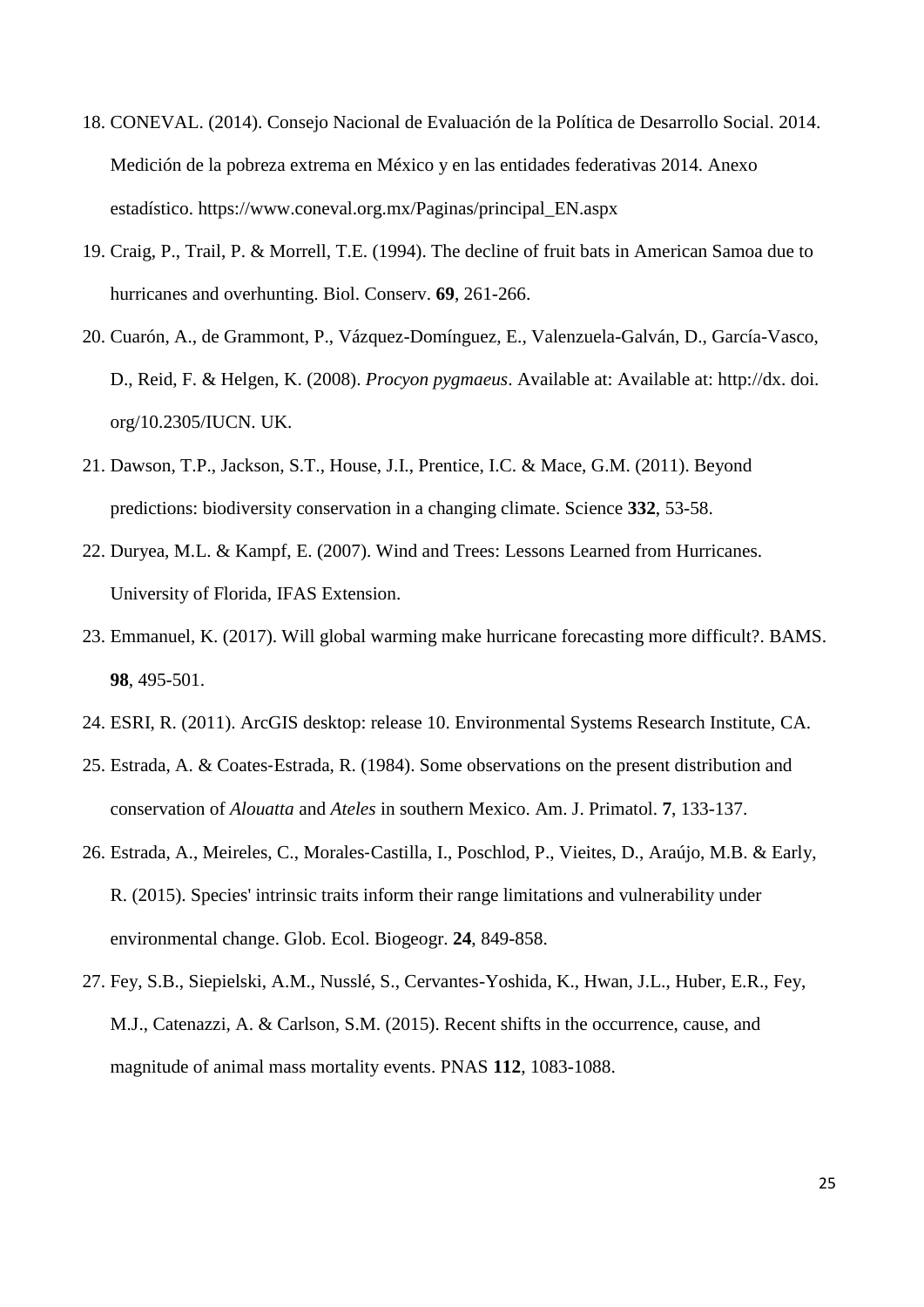- 28. Foden, W. B., Butchart, S. H., Stuart, S. N., Vié, J. C., Akçakaya, H. R., Angulo, A., ... & Donner, S. D. (2013). Identifying the world's most climate change vulnerable species: a systematic trait-based assessment of all birds, amphibians and corals. PloS one, **8**, e65427.
- 29. Foden, W.B. and Young, B.E. (eds.) (2016). IUCN SSC Guidelines for Assessing Species' Vulnerability to Climate Change. Version 1.0. Occasional Paper of the IUCN Species Survival Commission No. 59. Cambridge, UK and Gland, Switzerland: IUCN Species Survival Commission. x+114pp.
- 30. Füssel, H.-M. & Klein, R.J. (2006). Climate change vulnerability assessments: an evolution of conceptual thinking. Climatic Change **75**, 301-329.
- 31. Garnett, S.T., Franklin, D.C., Ehmke, G., VanDerWal, J.J., Hodgson, L., Pavey, C., Reside, A.E., Welbergen, J.A., Butchart, S.H.M., Perkins, G.C. & Williams, SE. (2013). Climate change adaptation strategies for Australian birds. National Climate Change Adaptation Research Facility, Gold Coast.
- 32. Glick, P., Stein, B.A. & Edelson, N.A. (2010). Scanning the conservation horizon: a guide to climate change vulnerability assessment. National Wildlife Federation, Washington DC.
- 33. Graham, N.A., Chabanet, P., Evans, R.D., Jennings, S., Letourneur, Y., Aaron MacNeil, M., McClanahan, T.R., Öhman, M.C., Polunin, N.V. & Wilson, S.K. (2011). Extinction vulnerability of coral reef fishes. Ecol. Lett. **14**, 341-348.
- 34. Hayssen, V., Miranda, F. & Pasch, B. (2012). *Cyclopes didactylus* (Pilosa: Cyclopedidae). Mammalian Species **44**, 51-58.
- 35. Hooper, D.U., Adair, E.C., Cardinale, B.J., Byrnes, J.E., Hungate, B.A., Matulich, K.L., Gonzalez, A., Duffy, J.E., Gamfeldt, L. & O'Connor, M.I. (2012). A global synthesis reveals biodiversity loss as a major driver of ecosystem change. Nature **486**, 105.
- 36. Instituto Nacional de Ecología y Cambio Climático, INECC. (2014). Programa Especial de Cambio Climático (PECC) 2014 – 2018. 151 pp.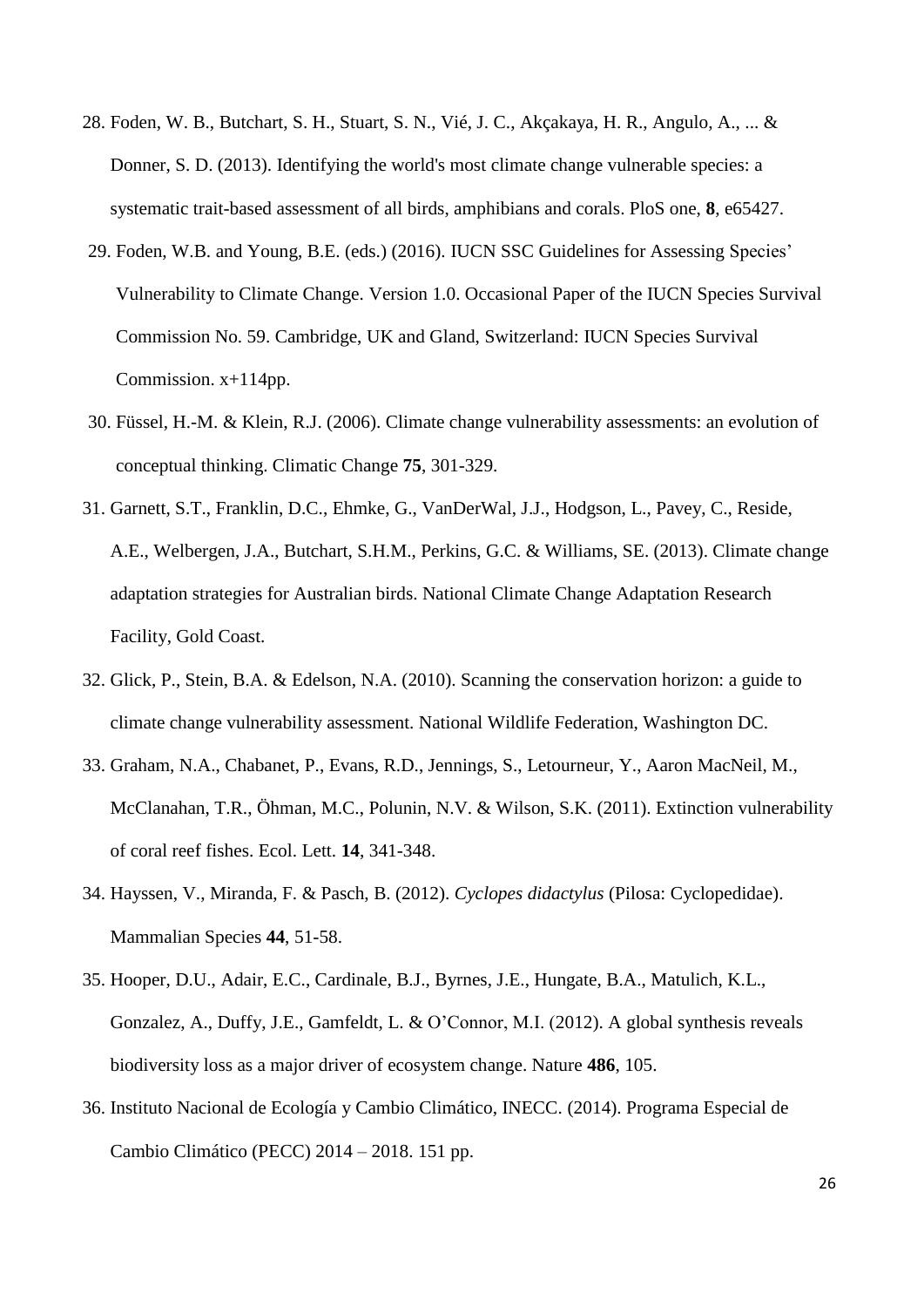- 37. IUCN. International Union for Conservation of Nature. (2017a). Red List of Threatened Species: Version 2017-3. Geospatial Data (http://www.iucnredlist.org).
- 38. IUCN. Inernational Union for Conservation of Nature. (2017b). IUCN spatial data resources: Standards documentation for the mapping of species ranges version 5.2.
- 39. Kohno, N., Dube, S., Entel, M., Fakhruddin, S., Greenslade, D., Leroux, M.D., Rhome, J., & Thuy, N. (2018). Recent progress in storm surge forescating. Trop. Cyclone Research and Review, **7**, 128-139.
- 40. Knight, A.T., Cowling, R.M. & Campbell, B.M. (2006). An operational model for implementing conservation action. Conserv. Biol. **20**, 408-419.
- 41. Lee, C.K.F., Duncan, C., Owen, H.J.F. & Pettorelli, N. (2017). A new framework to assess relative ecosystem vulnerability to climate change. Conserv. Lett. **11**, e12372.
- 42. Luckett, J., Danforth, E., Linsenbardt, K. & Pruetz, J. (2004). Planted trees as corridors for primates at El Zota Biological Field Station, Costa Rica. Neotrop. Primates **12**, 143-146.
- 43. Mason-Romo, E.D., Ceballos, G., Lima, M., Martínez-Yrízar, A., Jaramillo, V.J., Maass, M. (2018). Long-term population dynamics of small mammals in tropical dry forest, effects of unusual climate events, and implications for management and conservation. Forest Ecol. Manag. In Press.
- 44. Miranda, F., Meritt, D.A., Tirira, D.G. & Arteaga, M. (2014). *Cyclopes didactylus*. The IUCN Red List of Threatened Species 2014: e.T6019A47440020.http://dx.doi.org/10.2305/IUCN.UK.2014-1.RLTS.T6019A47440020.en. Downloaded on 06 December 2017.
- 45. Munson, L., Terio, K.A., Kock, R., Mlengeya, T., Roelke, M.E., Dubovi, E., Summers, B., Sinclair, A.R. & Packer, C. (2008). Climate extremes promote fatal co-infections during canine distemper epidemics in African lions. PloS one **3**, e2545.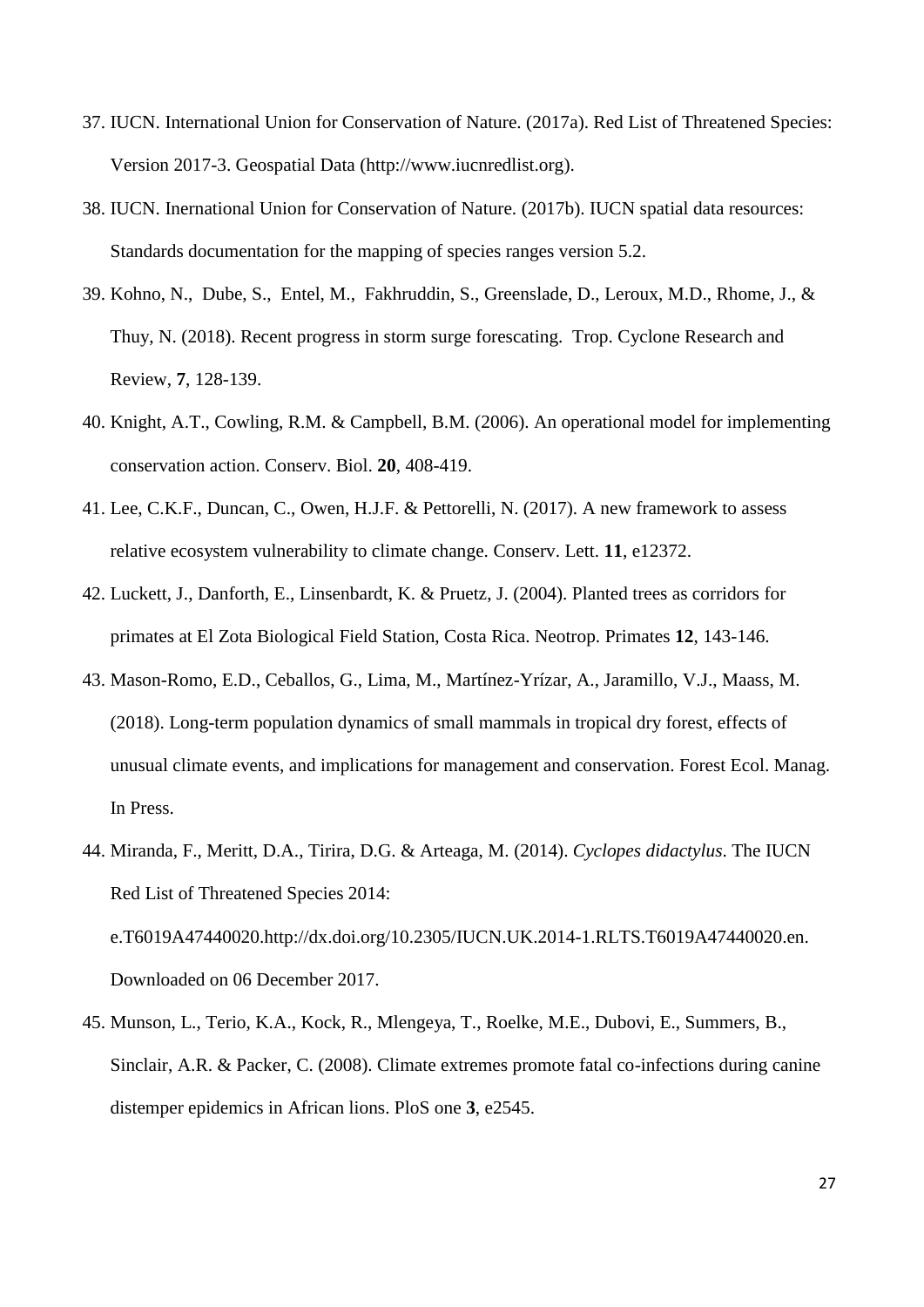- 46. Murtagh, F., and Legendre, P. (2014). Ward's hierarchical agglomerative clustering method: which algorithms implement Ward's criterion?. J Classification, **31**, 274-295.
- 47. Nasi, R., Koponen, P., Poulsen, J.G., Buitenzorgy, M. & Rusmantoro, W. (2008). Impact of landscape and corridor design on primates in a large-scale industrial tropical plantation landscape. Biodivers. Conserv. **17**, 1105-1126.
- 48. Newbold, T., Hudson, L.N., Hill, S.L., Contu, S., Lysenko, I., Senior, R.A., Börger, L., Bennett, D.J., Choimes, A. & Collen, B. (2015). Global effects of land use on local terrestrial biodiversity. Nature **520**, 45.
- 49. Nicotra, A.B., Beever, E.A., Robertson, A.L., Hofmann, G.E. & O'leary, J. (2015). Assessing the components of adaptive capacity to improve conservation and management efforts under global change. Conserv. Biol. **29**, 1268-1278.
- 50. Pacifici, M., Foden, W.B., Visconti, P., Watson, J.E., Butchart, S.H., Kovacs, K.M., Scheffers, B.R., Hole, D.G., Martin, T.G., Akcakaya, H.R. & Corlett, R.T. (2015). Assessing species vulnerability to climate change. Nat. Clim. Change **5**, 215.
- 51. Pacifici, M., Visconti, P., & Rondinini, C. (2018). A framework for the identification of hotspots of climate change risk for mammals. Glob. Change Biol. **24**, 1626-1636.
- 52. Pascarella, J.B., Aide, T.M. & Zimmerman, J.K. (2004). Short-term response of secondary forests to hurricane disturbance in Puerto Rico, USA. For. Ecol. Manag. **199**, 379-393.
- 53. Perring, M.P., Standish, R.J., Price, J.N., Craig, M.D., Erickson, T.E., Ruthrof, K.X., Whiteley, A.S., Valentine, L.E. & Hobbs, R.J. (2015). Advances in restoration ecology: rising to the challenges of the coming decades. Ecosphere **6**, 1-25.
- 54. Ramírez-Barajas, P.J., Islebe, G.A. & Calmé, S. (2012). Impact of hurricane Dean (2007) on game species of the Selva Maya, Mexico. Biotropica **44**, 402-411.
- 55. Reed, D.H., O'Grady, J.J., Ballou, J.D., Frankham, R. (2003). The frequency and severity of catastrophic die-offs in vertebrates. Anim Coserv. **6**, 109-114.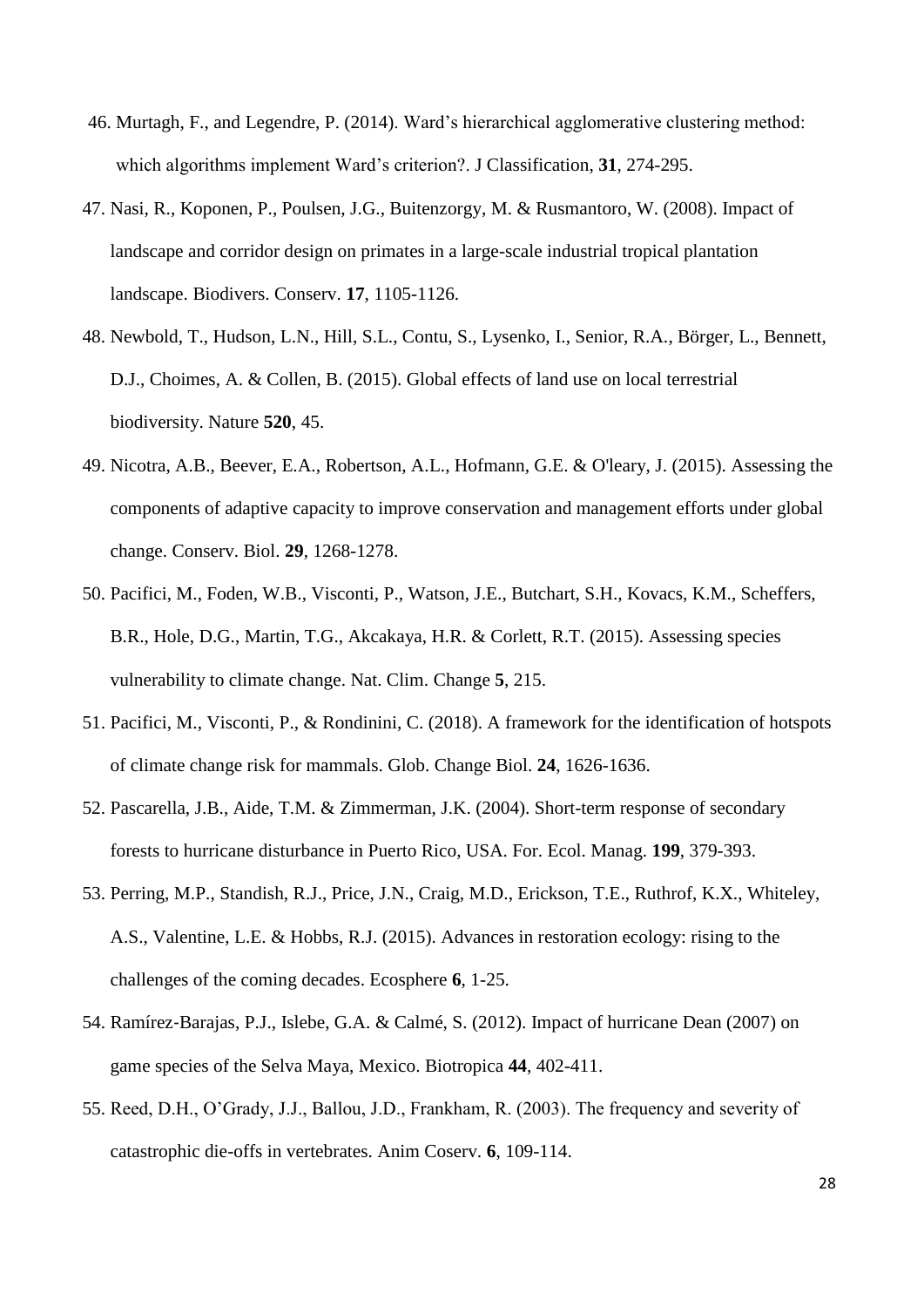- 56. Root, T.L., MacMynowski, D.P., Mastrandrea, M.D. & Schneider, S.H. (2005). Human-modified temperatures induce species changes: joint attribution. PNAS **102**, 7465-7469.
- 57. Sánchez-Galván, I.R., Díaz-Castelazo, C. & Rico-Gray, V. (2012). Effect of Hurricane Karl on a plant–ant network occurring in coastal Veracruz, Mexico. J. Trop. Ecol. **28**, 603-609.
- 58. Sarukhán, J., Urquiza-Haas, T., Koleff, P., Carabias, J., Dirzo, R., Ezcurra, E., Cerdeira-Estrada, S. & Soberón, J. (2014). Strategic actions to value, conserve, and restore the natural capital of megadiversity countries: the case of Mexico. BioScience **65**, 164-173.
- 59. Seddon, P.J., Griffiths, C.J., Soorae, P.S. & Armstrong, D.P. (2014). Reversing defaunation: restoring species in a changing world. Science **345**, 406-412.
- 60. Semarnat. (2010). Protección ambiental-Especies nativas de México de flora y fauna silvestres-Categorías de riesgo y especificaciones para su inclusión, exclusión o cambio-Lista de especies en riesgo. Norma Oficial Mexicana NOM-059-ECOL-2010.
- 61. Seneviratne, S.I., Nicholls, N., Easterling, D., Goodess, C.M., Kanae, S., Kossin, J., Luo, Y., Marengo, J., McInnes, K. & Rahimi, M. (2012). Changes in climate extremes and their impacts on the natural physical environment. In: IPCC Special Report on Extreme Events and Disasters (SREX). World Meteorological Organization, Geneva, Switzerland.
- 62. R Core Team. (2017). R: A language and environment for statistical computing. R Foundation for Statistical Computing, Vienna, Austria. Retrieved from [http://www.R-project.org/.](http://www.r-project.org/)
- 63. UNEP. (2005). United Nations Environment Programme Global Resource Information Database-Geneva UNEP. Tropical cyclones best tracks 1970-2014. DEWA/GRID-Geneva. (Accessed, December 2017, Retrieved from http://preview.grid.unep.ch)
- 64. Urquiza-Haas, T., Tobón, W. & Koleff, P. (2011). Sitios prioritarios para la conservación de mamíferos terrestres: evaluación de los criterios de selección de indicadores. P. Koleff & T. Urquiza-Haas (coords.). Planeación para la conservación de la biodiversidad terrestre en México: retos en un país megadiverso. CONABIO-CONANP, DF, México.